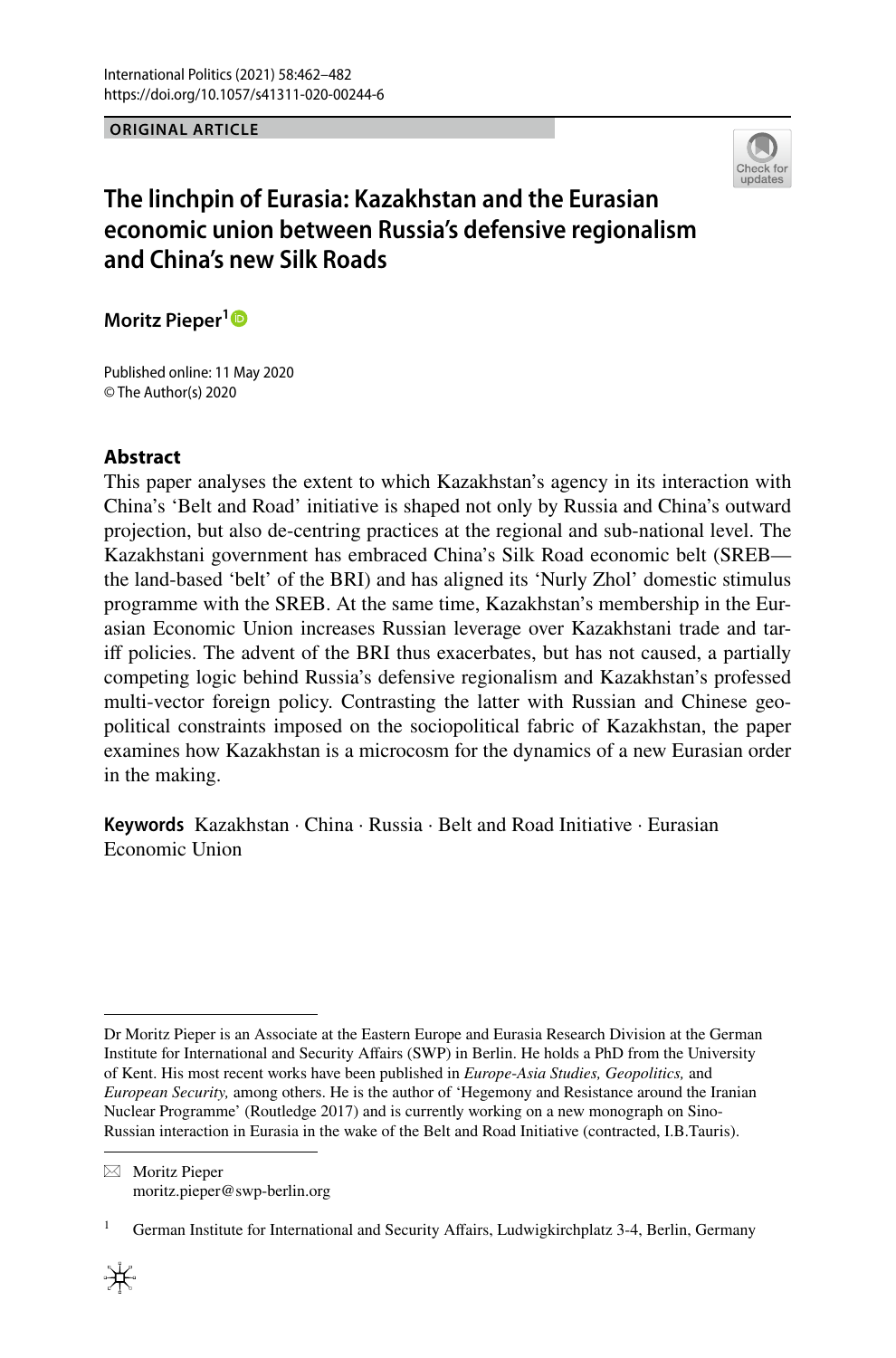#### **Introduction**

In September 2013, China's President Xi Jinping came to Nazarbayev University in Astana to announce the creation of new economic corridors across Eurasia.<sup>[1](#page-1-0)</sup> Here, he introduced the idea of the land-based 'Silk Road Economic Belt'. This is the 'belt' of what later became labelled the 'belt and road' initiative (BRI). This initiative integrates economic, fnancial, intellectual and cultural resources to promote transnational politico-economic links between China and its wider Eurasian neighbourhood. Kazakhstan was quick to endorse China's Belt and Road initiative, as it is seen as a way to break up the country's landlocked status and promote the idea of Eurasian economic integration, of which the Kazakhstani government has always been a staunch supporter (Sultanov [2015;](#page-20-0) Mostafa [2013](#page-19-0)). The announcement of the BRI, in addition, was convenient timing, as the Kazakhstani government had embarked on its own government spending programme ('Nurly Zhol' or 'Bright Path') to kickstart the economy after the 2008-9 fnancial crisis and the depreciation of the Tenge, the national currency. Even though Nurly Zhol predates the BRI, observers and officials have quickly made out synergies between both frameworks. In December 2014, China and Kazakhstan signed a formal agreement on the 'Joint Construction of the Silk Road Economic Belt' (Blanchard and Flint [2017](#page-18-0), p. 230), and in September 2015, on a state visit to Beijing, President Nazarbayev formally aligned Nurly Zhol with the SREB by signing a declaration on the coordination between the two (Lain [2018](#page-19-1), p. 6). Kazakhstani–Chinese working groups have subsequently been set up to concretize the alignment of both initiatives (Kaukenov [2017](#page-19-2), p. 145).

Different explanations have been offered as to why China 'steps out' into its wider Eurasian neighbourhood with its Silk Road Economic Belt. A strand of literature has emerged that couches China's motivation behind the BRI as a geostrategic grand design to remake the Eurasian, and subsequently, global order, in China's image (Callahan [2016](#page-18-1); Fallon [2015](#page-18-2); Miller [2017;](#page-19-3) Rolland [2017\)](#page-20-1). Yet, as China's new economic and diplomatic outreach is seen as a 'restoration of fairness' and a return to a perceived legitimate Great Power status, the question has been raised whether other nations in China's Eurasian neighbourhood are set to lose sovereignty in a new China-centred model of transnational production. Against this backdrop, analysts have speculated that Kazakhstan could constitute a fghting ground for a new 'Great Game' in Central Asia, this time between Russia, with its historically determined perception of the 'post-Soviet space' in Central Asia and its own role within it on the one hand, and a China projecting its infuence more visibly on the other (Kirisci and Le Corre [2015\)](#page-19-4). The geostrategic location of the largest landlocked country in the world therefore is a pertinent case study to shed light on the interplay between Russia and China's Eurasian mega-projects—the EAEU as the more institutionalized form of interstate cooperation, the BRI as a looser vision of cross-border connectivity. However, the Sino-Russian relationship is complex and

<span id="page-1-0"></span> $1$  In March 2019, Nazarbayev stepped down from the post of president and was followed by his political ally Kassym-Jomart Tokayev. As a tribute to Nazarbayev, the capital Astana was almost immediately renamed after him and is since called Nur-Sultan.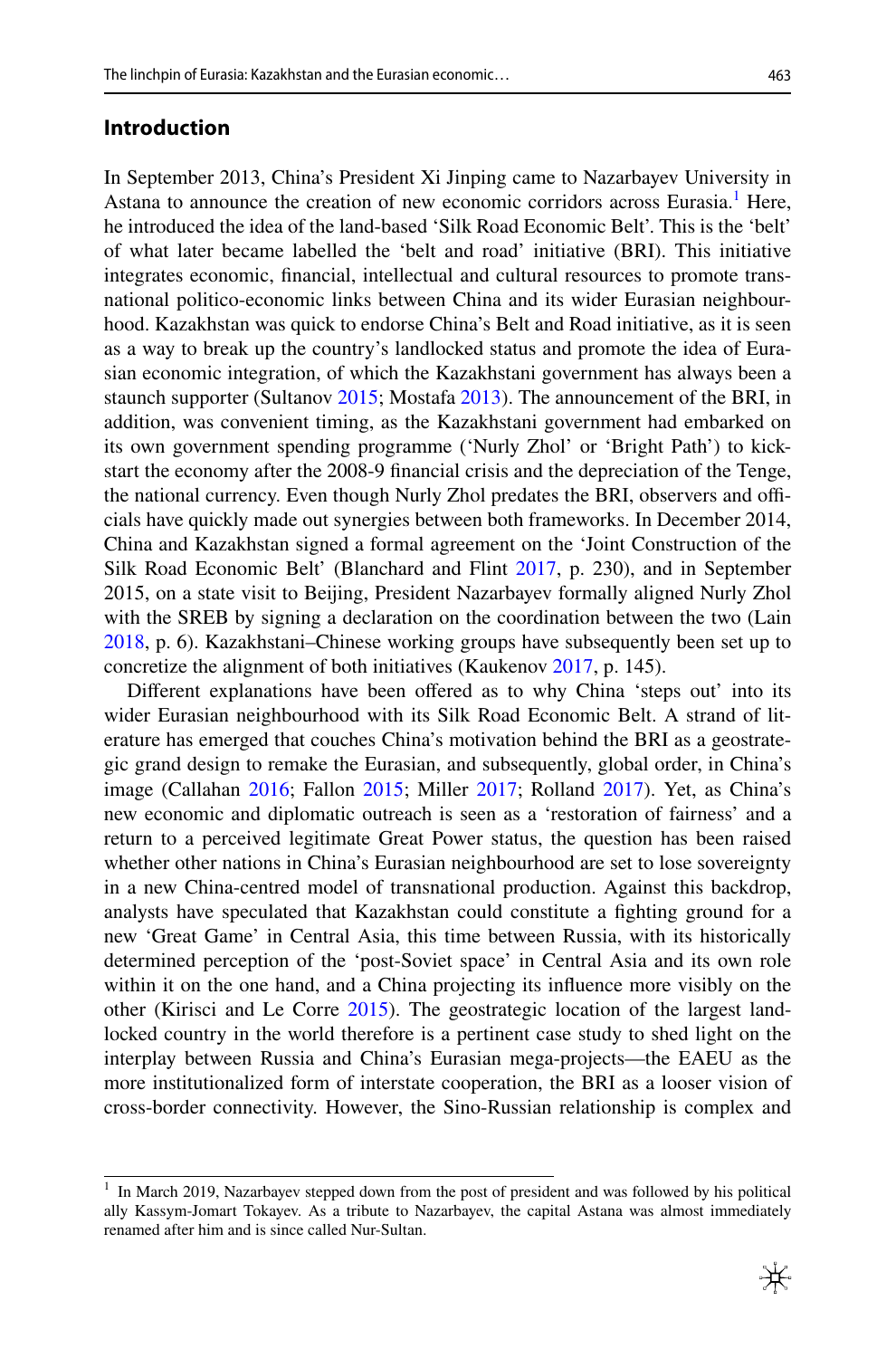eschews the simplifying attempt to view their interaction in Central Asia as part of a new 'Great Game' over exclusive domination of the region, as seducing as such a metaphor might be. The May 2015 agreement on a possible cooperation between the Russian-dominated Eurasian Economic Union (EAEU) and the SREB officially put an end to Chinese concerns that Russia could work against the BRI or aim to sabotage it. Recent scholarly contributions have advanced a 'state transformation' approach that helps to relax some of the unitary-actor assumptions prevalent within classic IR approaches (Hameiri et al. [2019\)](#page-18-3). As much as power is relational, state agency has become fragmented and decentralized. Power shifts in Central Asia should likewise be analysed without preconceptions about Chinese and Russian state-led imposition of order conceptions.

A second branch of literature is steeped in a political economy approach. In many scholarly analyses of the impact of the BRI on Central Asia from this strand, China's fnancing practices and the reproach of 'debt trap diplomacy' has received some attention. Firstly, fndings from this body of scholarship emphasize that the Chinese state fnances projects in cash-strapped economies which the recipient governments are unlikely to be able to repay, thus creating a debt spiral in which political dependency on China grows as a consequence (Jaborov [2018](#page-19-5); Tian [2018](#page-20-2)). This dependency is expected to translate into sympathy with the 'One China' policy, an alignment on Chinese positions on the Uyghurs, Taiwan relations, or the status of Tibet (Tian [2018](#page-20-2), pp. 24–25). The resulting economic and political consequences in 'BRI' partner countries debunk the persistent myth of Chinese aid as development assistance 'with no strings attached' (cf. also Reeves [2016](#page-20-3)).<sup>[2](#page-2-0)</sup>

Secondly, China has a track record of fnancing 'white elephants', which in turn become opportunities for graft. Chinese banks have reportedly not paid much attention to questions of debt sustainability, and China Development Bank as well as Exim Bank (whose funding is crucial for BRI projects) has not cooperated with the OECD (Holslag [2019,](#page-19-6) p. 38). Against this background, one may be forgiven for wondering how Chinese economic planners will avoid perpetuating fawed economic practices abroad in the wake of the BRI. The future of the BRI then hinges on the extent to which contract partners can be convinced of the economic viability and debt sustainability of Chinese-sponsored projects (Peyrouse and Raballand [2015](#page-19-7)).

A branch of this literature emphasizes the role of private companies and elite preference formation—rather than state-driven policy designs (Heathershaw et al. [2019](#page-18-4)). This strand advances our conceptual understanding of 'de-centring practices at the periphery' and provides a useful corrective to some of the unitary-actor assumptions underlying many analyses of workings and efects of the BRI on Eurasia. Drawing on this emerging scholarship, the present article examines the extent to which Kazakhstan's agency in its interaction with China's 'Belt and Road' initiative is shaped by a mix of external factors (Russian policies on regional integration, Chinese fnancing practices) and de-centring practices at the regional and sub-national



<span id="page-2-0"></span><sup>2</sup> On China's interpretation of development assistance, cf. the 'White Paper on China's Foreign Aid', State Council Information Office of the PRC, 2011, available at: [http://english.gov.cn/archive/white](http://english.gov.cn/archive/white_paper/2014/09/09/content_281474986284620.htm) [\\_paper/2014/09/09/content\\_281474986284620.htm.](http://english.gov.cn/archive/white_paper/2014/09/09/content_281474986284620.htm)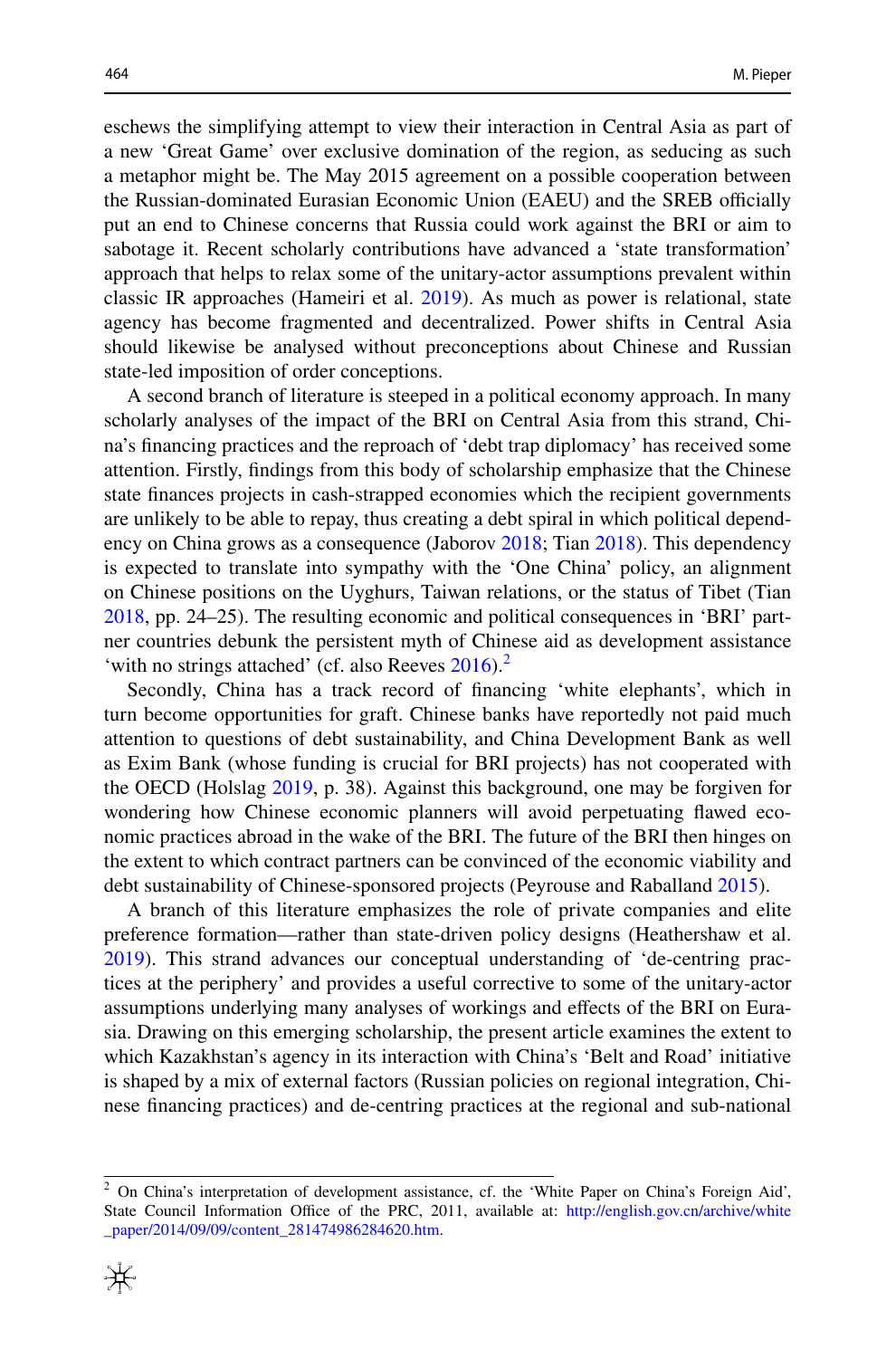level. Whether regional orders end up being competitive or cooperative depends on the interests and responses not only of external powers, but also on the agency of the 'in-betweens'. One strand of the literature on that interaction has formulated a communitarian perspective (Brown [1992;](#page-18-5) Bell [2016;](#page-17-0) Cooley [2012\)](#page-18-6) according to which local actors are in the driver's seat, another focuses on the agency of external stake-holders only (Goorha [2010](#page-19-8); Paris 2010). This is juxtaposed by a hybrid approach that conceives of regional order as the outcome of internal and external stakeholders entering into a process of contestation (MacGinty [2010;](#page-19-9) Donais [2012\)](#page-18-8). According to this view, local ownership forms a crucial part of the process leading to new orders.<sup>[3](#page-3-0)</sup> The latter ties into insights from the scholarship by Heathershaw et al. [\(2019](#page-18-4)) on 'de-centred practice' whereby power is 'produced relationally in specifc situations through the practices of ongoing interactions between locally situated actors' (ibid., p. 1441). The present article likewise departs from the understanding that regional integration is not a process imposed by centrally organized external actors alone. Drawing on elite interviews with Kazakhstani, Chinese and Russian policy-makers and experts as well as qualitative document analysis of open source material and the scholarly literature, this article thus makes a contribution to the quickly growing literature on the interaction between the SREB and political agency in Central Asia by critically analysing the implications of China's Silk Road Economic Belt on Kazakhstan's sociopolitical fabric, and ultimately, Kazakhstan's role in the emerging new Eurasian order.

The article is structured as follows. A frst part looks at China's growing presence in Kazakhstan in the wake of the BRI and aims to disentangle how Chinese fnancing practices impact investment conditions but also Chinese–Kazakhstani economic cooperation at large. A second part sheds light on local reactions to China's presence in Kazakhstan and traces challenges of popular perception that come with China's growing infuence. A third part complements the analysis by analysing how Russia's leverage within the EAEU constraints Kazakhstan's agency in its interaction with the SREB. A fnal section rounds of the analysis by presenting additional variables explaining why Kazakhstani agency in the context of the SREB not only depends on Sino-Russian cooperation outside the economic realm, but also on Kazakhstani policy coordination with its regional neighbours.

#### **The new Silk Road enters Kazakhstan**

As the SREB brings investment opportunities, tensions can be observed between a state-led political economy and local elite preferences. This section therefore proceeds as follows. First, the interplay between state-led investments and local elite preference formation is portrayed. We then turn to domestic factors afecting the latter, as they function as an intervening variable in the shaping of Kazakhstan's agency in this process.

<span id="page-3-0"></span><sup>&</sup>lt;sup>3</sup> See also Korosteleva and Petrova's article 'From "the global" to "the local": the future of cooperative orders in Central Eurasia' in this volume.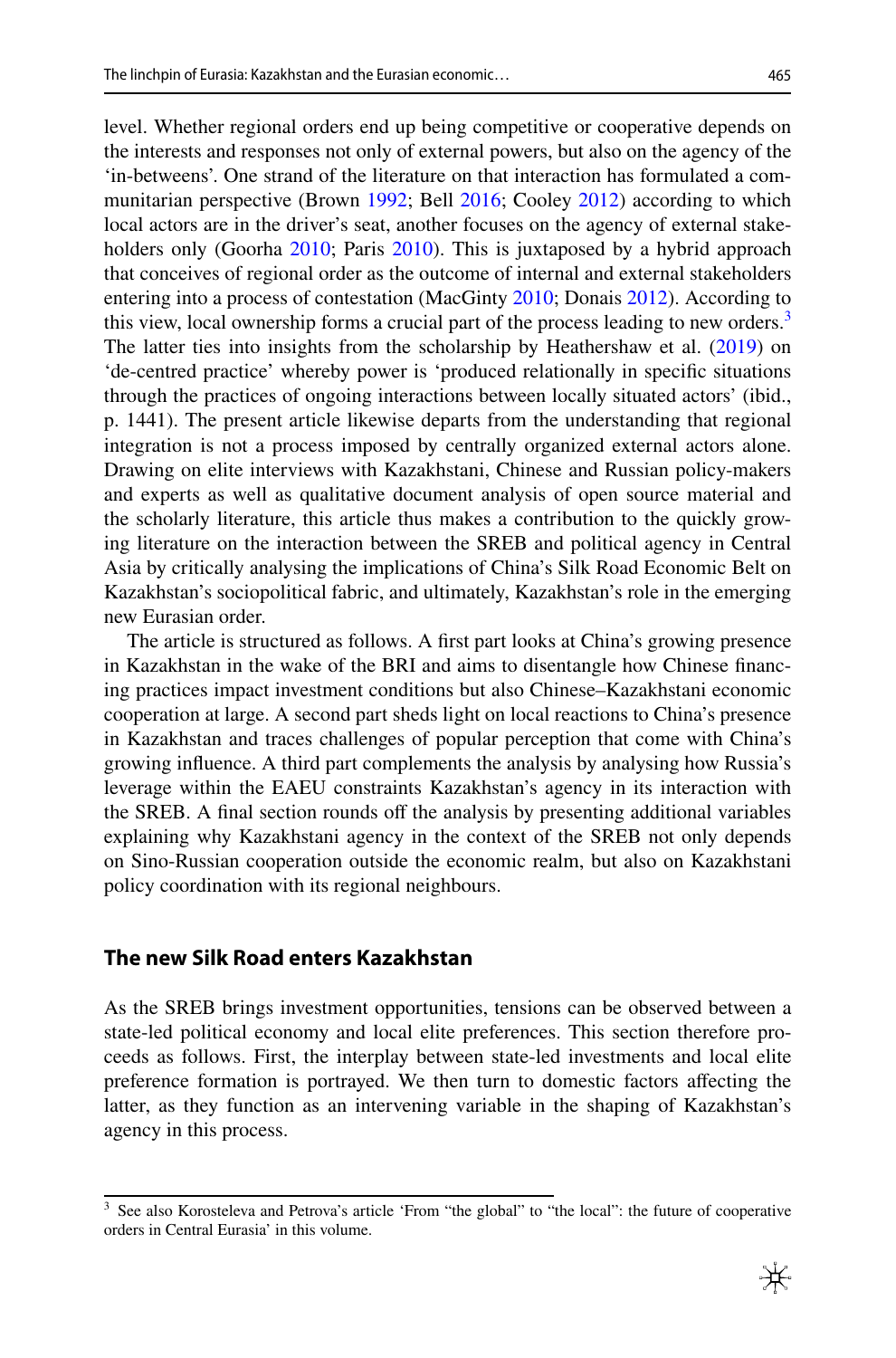From Kazakhstan, the SREB is supposed to spread out in three directions. A northern branch extends from Nur-Sultan via Petropavlovsk to Yekaterinburg, Russia and further to Europe. A central branch crosses the Kazakh port of Atyrau, the Caspian Sea, Azerbaijan, Georgia and Turkey, thus bypassing Russia, and a southern branch reaches Iran and Oman via Turkmenistan. Kazakhstan did not need to lobby for the use of any particular branch. Geography and logistics play in Kazakhstan's favour because of the country's central location in the heart of Eurasia. According to a joint plan issued in the summer of 2016, the three top priorities of Chinese–Kazakhstani economic cooperation which become fused with the overall strategic priorities of the BRI are investments in transport infrastructure, trade and the manufacturing industries. Infrastructure development in particular has become the most visible part of the Silk Road Economic Belt under the moniker of the 'Iron Silk Road'.

However, not all of the big infrastructure projects associated with the creation of economic corridors are fnanced by China: The completion of the Kazakhstani section (from Almaty to Aktobe and from there to the Russian border) of a highway from Western China for onward travel to Europe in 2016 was primarily funded by the World Bank, a consortium led by the Asian Development Bank (ADB), and a contribution from the Kazakhstani authorities (Griffiths  $2019$ , pp. 126–127).<sup>[4](#page-4-0)</sup> Kazakhstani companies, which do not directly receive money from China, but indirectly via their own government's fnancial infrastructure such as the national fund Samruk-Kazyna, also have plans for a high-speed train connection between Astana and Almaty.<sup>[5](#page-4-1)</sup>

There is a lack of clarity, in addition, over the financial 'matching' criteria.<sup>6</sup> Once a project does involve Chinese fnancing, this fnancial involvement usually involves a loan given by one of the Chinese policy banks (Chinese Development Bank and Exim Bank in most cases), which requires that the recipient (and guarantor) of the loan reinvests the money in a project that involves a Chinese contract partner (Holslag [2019](#page-19-6), p. 82). The Kazakhstani Samruk-Kazyna national fund then functions as the investor (Jochec and Kyzy [2018,](#page-19-10) p. 72). Large projects often stipulate a minimum of Chinese content (50%) as part of interest-bearing concessional loans (Grifths [2017,](#page-18-10) p. 55). Especially when implementing projects in cash-strapped economies, Chinese loans are partly fnancial aid to the recipient with the expectation of 'concessions' in the form of project oversight, yet the involvement of Samruk-Kazyna points to a 'de-centring practice' in the fnancing of projects said to be linked to the BRI. This Chinese funding for the development of Kazakhstan's infrastructure primarily goes into the railway and road connections. Key projects include the construction of a new railway line from Dostyk on the Kazakh–Chinese border to Aktau on the Caspian Sea, the expansion of the port of Aktau, the construction of a new port at Kuryk and of a logistics centre in Aktobe and in Shymkent.

<span id="page-4-0"></span><sup>4</sup> Russia has so far not built its segment of this multi-country highway.

<span id="page-4-1"></span><sup>5</sup> Interview with Nurlan Igembaev, President of CILT Kazakhstan (Chartered Institute of Logistics and Transport), Astana, 2 July 2018.

<span id="page-4-2"></span><sup>6</sup> Author's interview with Kairat Moldashev, Narxoz University, Almaty, 29 June 2018.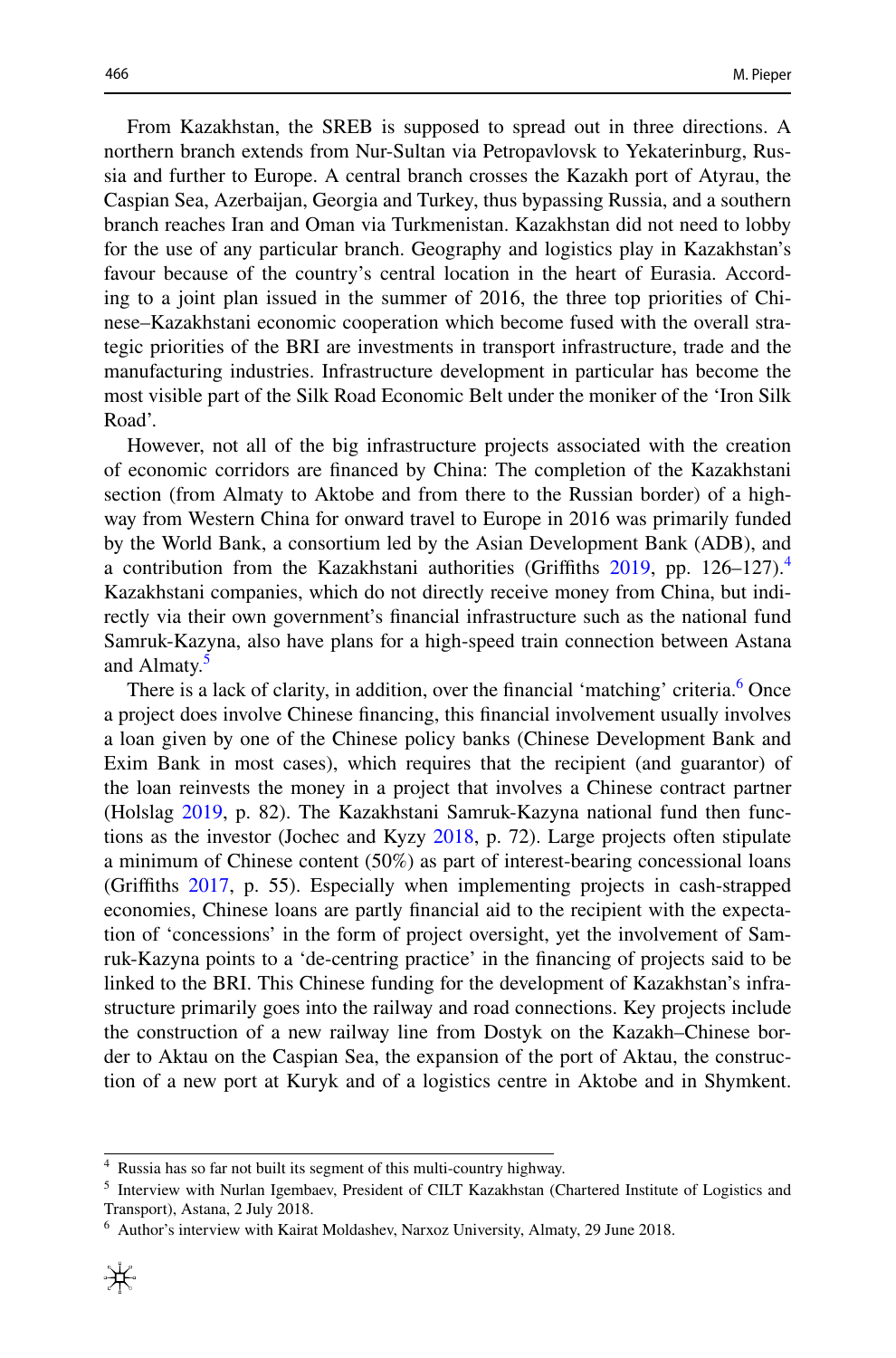'Connectivity' is seen as the means to transition from 'land-lockedness' to 'landlinkedness', as a Kazakhstani official puts it, and adds: 'The Belt and Road initiative is good for Kazakhstan because it helps break our landlocked status. It shapes new geopolitical realities'.[7](#page-5-0)

A crucial project here is the Khorgos dry port at the Chinese–Kazakhstani border. Khorgos already is the key border crossing for the Central Asia–China natural gas pipeline running from Turkmenistan to China. From Aktau, crude oil is shipped to the Russian port of Makhatshkala, the Azeri port of Baku and the Iranian port of Neka—a crucial connecting point for the 'Silk Road Economic Belt' stretching all the way to the Persian Gulf. Similar to the launch of Nurly Zhol which predated the BRI, the modernization of the border crossing at Khorgos had already been announced by presidential decree in November 2010. The announcement of the BRI by China three years later meant an additional boost for the Khorgos dry port, as it was now elevated to the key gateway for the 'Silk Road Economic Belt' with a potentially huge transit potential. More 'de-centring practice' is at work here: Chinese companies made moves to acquire ownership in the dry port which could translate into co-decision-making leverage. At the 2017 Belt and Road summit in Beijing, the state-owned Chinese shipping company COSCO announced its plans to acquire a 49% stake in the Khorgos dry port.<sup>[8](#page-5-1)</sup>

The Kazakhstani company KTZ Express, in return, holds a 49% stake in a container handling terminal at the Chinese port of Lianyungang, which allows for a fast running of operations since the same company can load containers in China that unloads them again at Khorgos. Khorgos thus links China's eastern port of Lianyungang with Kazakhstan's railway system, and the creation of the Khorgos-Eastern Gates Special Economic Zone in the Panflov district of Almaty region is now being labelled as a landmark project of the Silk Road Economic Belt, but its establishment already dates back to November  $2011<sup>9</sup>$  $2011<sup>9</sup>$  $2011<sup>9</sup>$ . The Gateway authorities began to build a Special Economic Zone next to the dry port—an idea inspired by the Dubai concept of merging a port with an economic zone. The Khorgos Gateway is 'Where East meets West', according to its website, but sceptics have speculated that the zone would serve primarily as a trading hub for Kazakhstani middlemen to re-export cheap Chinese products to domestic markets as well as nearby Uzbekistan—not faraway Europe (Lain [2018,](#page-19-1) p. 9; Kaukenov [2017](#page-19-2), p. 140). This is not the 'new Dubai' that the Forbes magazine saw in the Khorgos complex (Shepard [2016\)](#page-20-4).

Other projects under the 'BRI banner' include Chinese funding for transmission grids, power plants, manufacturing industries and the energy investments, most of

<span id="page-5-0"></span> $7$  Author's interview with Kazakhstani official, Kazakh embassy London, 28 February 2018. For the same reason, Kazakhstan had engaged with European initiatives like the Transport Corridor Europe-Caucasus-Asia (TRACECA) launched in 1993 under the EU Tacis technical assistance programme for Eastern Europe and Central Asia and turned into an inter-governmental commission in 1998. The objective of TRACECA had been to attract international funding for the improvement of the former Soviet transport infrastructure (Petersen, [2017](#page-19-11), p. 60).

<span id="page-5-1"></span><sup>8</sup> The actual shares of COSCO shipping lines in the dry port are 24.5% since this is a combined 49 per cent stake with the Jiangsu Lianyungang Port Co. Author's interview with Nurlan Toganbayev, Director of Commercial Operations, Khorgos Gateway, Khorgos, 27 July 2018.

<span id="page-5-2"></span><sup>&</sup>lt;sup>9</sup> Author's interview with Nurlan Toganbayev, Director of Commercial Operations, Khorgos Gateway, Khorgos, 27 July 2018.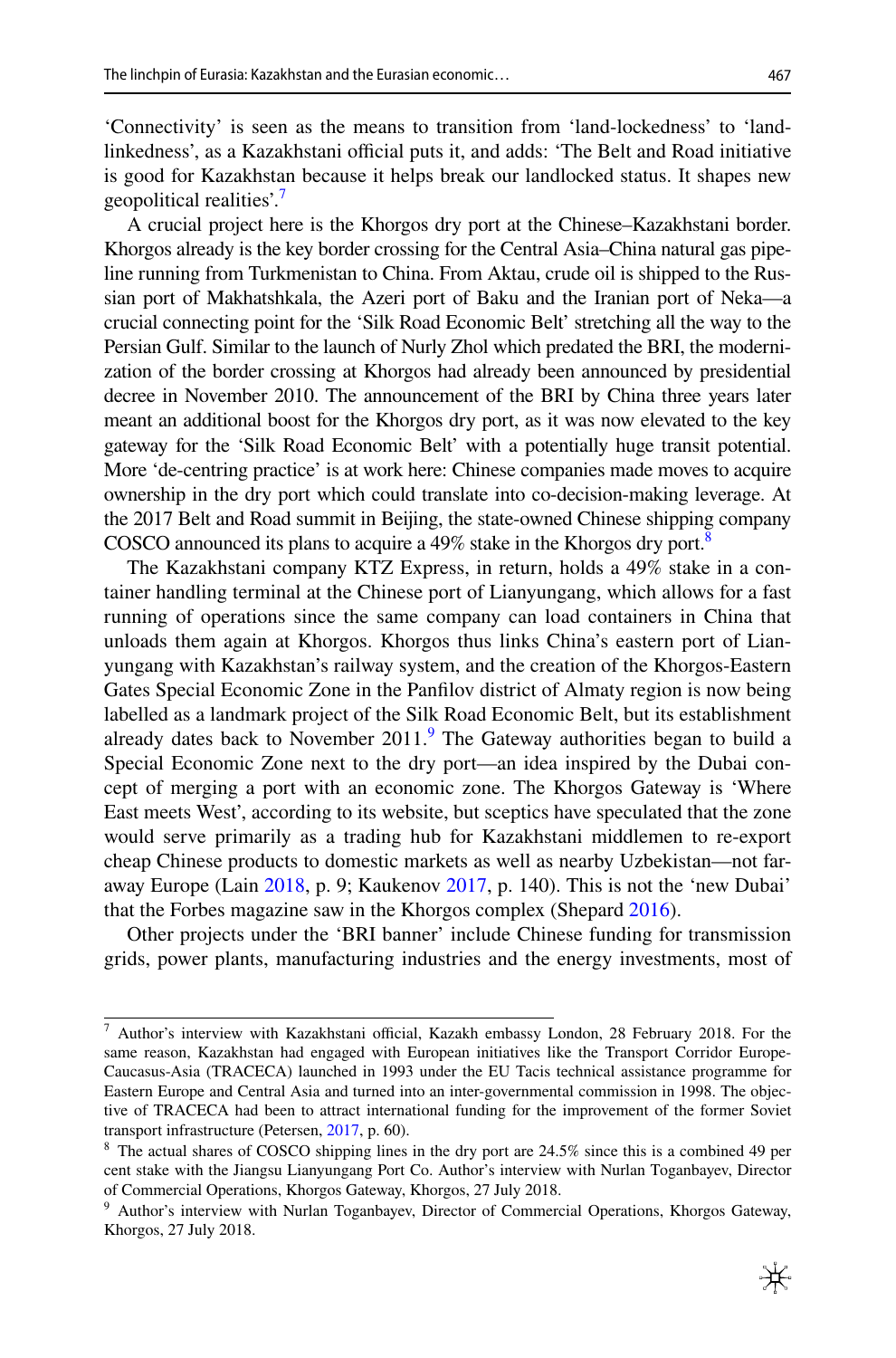which already predate the BRI.<sup>10</sup> Kazakhstani experts refer to  $48-51$  investment projects worth 30 billion USD that are subsumed under the now-ubiquitous BRI banner (Kaukenov [2017](#page-19-2), p. 143; Kassenova [2017](#page-19-12), p. 112). Timur Suleimanov, Kazakhstan's national minister for the economy, also restated the number of 51 projects 'in all kinds of sectors', adding that some of these are 'Nurly Zhol, some are Chinese–Kazakhstani bilateral projects, others are BRI projects<sup>''</sup>.<sup>11</sup> During Xi's visit to Astana in 2013, China deepened an already existing comprehensive partnership with Kazakhstan. Reliable information on which projects officially become 'BRI projects', and by which criteria, is hard to come by. Not all project and investment decisions are made public and are often the outcome of closed inter-governmental negotiations. For that purpose, a Kazakhstani–Chinese Coordination Committee on industrial and investment cooperation (CCIIC) was established in August 2015 as a bilateral coordination format, and a Kazakh–Chinese Business Council (KCBC) was set up under the Kazakh ministry for reform and development and is co-chaired by China's National Development and Reform Commission (NDRC).

This furry of investment activity overseen by new bilateral government bodies is hoped to stimulate economic growth domestically. Yet, Kazakhstan's economic growth is in large parts due to the exploration and sale of fossil fuel. About 60 per cent of the state budget comes from revenues from oil sales. Conscious of its close historical and infrastructural links with Russia, the Kazakhstani government sought to balance the need for investments in its transport, retail and energy sector with its publicly declared 'multi-vector' foreign policy already in the 1990s. This presented itself as an inroad for Chinese contract partners. Already well before the advent of the BRI, China had been given hydrocarbon exploration and mining rights in Kazakhstan. Already in 1997, the China National Petroleum Corporation (CNPC) became a 60 per cent stakeholder in Kazakhstan's AktobeMunayGas. In 2005, CNPC's purchase of PetroKazakhstan marked China's larger entry into the Kazakh energy market because through it, CNPC also gained a concession to explore oil on Kazakhstan's Kumkol feld (Rousseau [2013,](#page-20-5) p. 44). Further exploration rights for Chinese companies in the ensuing years followed. Since 2009, in addition, a China-Central Asia gas pipeline transports gas from Turkmenistan to Western China via Uzbekistan and Kazakhstan. The latter is therefore an important transit country for Chinese economic interests, and political and corporate elites become 'gatekeepers to China's BRI' (Heathershaw et al. [2019](#page-18-4), p. 1450).

This does not necessarily produce net positive results for Kazakhstan's overall welfare. The country's economy is hardly diversifed, and it is doubtful that additional Chinese funds in infrastructure and energy will create value-added chains in other sectors. Even increased cross-border trade in manufactured goods is a boon, frst and foremost, to China's manufacturing industry rather than Kazakhstani

<span id="page-6-0"></span><sup>10</sup> Adil Kaukanov lists examples of projects with Chinese funding: An aluminium production plant in Pavlodar (Chinese funder: Exim bank), a water power plant at the Tsharyn river (Chinese funder: CDB), an oil refnery in Atyrau (Chinese funder: Exim bank), an oil refnery in Shymkent (Chinese funder: CNCP), a gas chemical plant (Chinese funder: Exim bank) (Kaukenov [2017,](#page-19-2) pp. 153–155).

<span id="page-6-1"></span><sup>&</sup>lt;sup>11</sup> Conversation with the author, Astana Finance Days, Astana, 4 July 2018.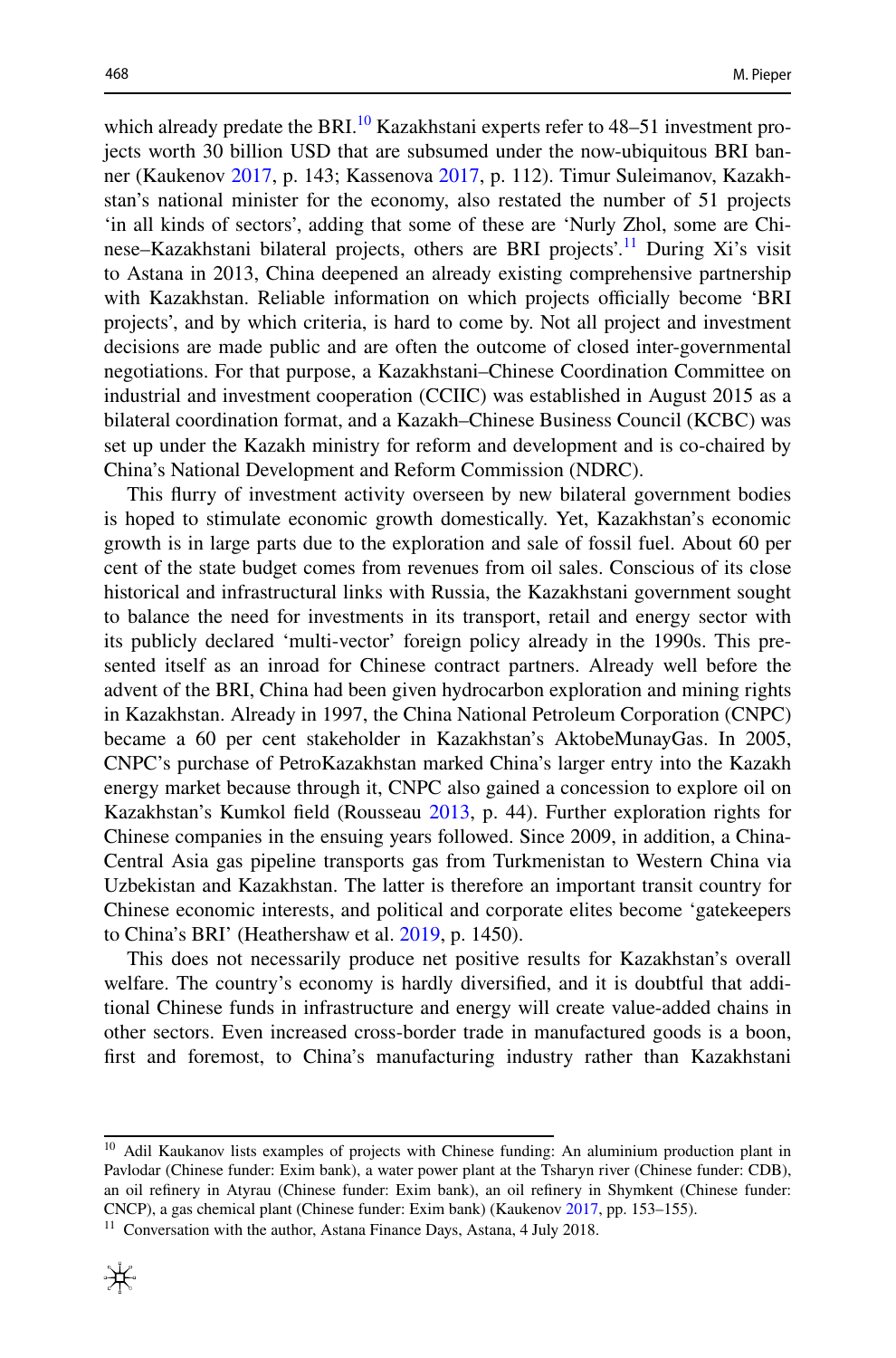domestic industries. While Kazakhstan's exports to China are mainly raw materials, Kazakhstani imports from China are mainly manufactured goods (Kaukenov [2017,](#page-19-2) p. 139). The expected spillover efects from infrastructure investments mostly relate to higher returns from electricity, water supply and housing. In addition, there is a possibility, as with any infrastructure fnance, that maintenance costs may eat up the resulting transit fees. $12$ 

Besides transport and infrastructure, the Kazakhstani central government therefore hopes to turn Nur-Sultan into a new 'fnancial gateway of the new Silk Road'. To this end, the Astana International Finance Center has been inaugurated in July 2018, which is planned to serve as a clearance and settlement centre for Chinese renminbi, a prospect which is fully in line with the Chinese government's declared intention to further internationalize its currency. The AIFC has signed a 'memorandum of strategic understanding' with the Silk Road Fund and entered into a partnership with Nasdaq and the Shanghai Stock Exchange. Kairat Kelimbetov, Governor of the AIFC, formulates his hopes during his remarks at the AIFC opening that this development would help turn Kazakhstan into a regional trading hub and would create 'new global trading links between Astana, Moscow, Kazan, St. Petersburg, and Tashkent'.[13](#page-7-1)

## **Domestic variables: economic dependencies and popular perceptions**

This level of official national-level enthusiasm is juxtaposed by more sober perceptions at the sub-national level. The 'embedded conditionality' (Tian [2018](#page-20-2), p. 26) in which China mixes aid, concessional loans, trade agreements and unilateral investment decisions with a less tangible, but implicit level of diplomatic conditionality can result in a level of unease which provides the background for local perceptions of what China is assumed to be doing on the ground. Local protests in Kazakhstan in 2016 over a land reform bill (and similar reactions to a perceived Chinese attempt to lease Kazakh agricultural land already in 2010 which led to the symbolic decapitation of a toy panda by a Kazakh activist) drove home the message that segments of civil society are unhappy about Chinese investments (Lillis [2018,](#page-19-13) pp. 172–174). The legislation would have extended the maximum lease on farming land for foreigners from 10 to 25 years. Any foreigners would have been eligible under the terms of the law, but the public outburst was directed at China. Popular protests quickly formed against the legislation, which was seen as paving the way for a Chinese land grab. In a rare retreat, the Kazakhstani government had to suspend the proposed legislation, the agriculture minister resigned, and Prime Minister Karim Masimov even issued a public apology for the government's handling of the land reform bill (Dave [2018,](#page-18-11) p. 103).

<span id="page-7-0"></span><sup>&</sup>lt;sup>12</sup> John Tsang, Former Financial Secretary of Hong Kong, on 'Infrastructure Investment as an Asset Class', Astana Finance Days, Astana, 3 July 2018.

<span id="page-7-1"></span><sup>&</sup>lt;sup>13</sup> Kairat Kelimbetov, AIFC governor, Astana Finance Days, Astana, attended by the author, 3 July 2018.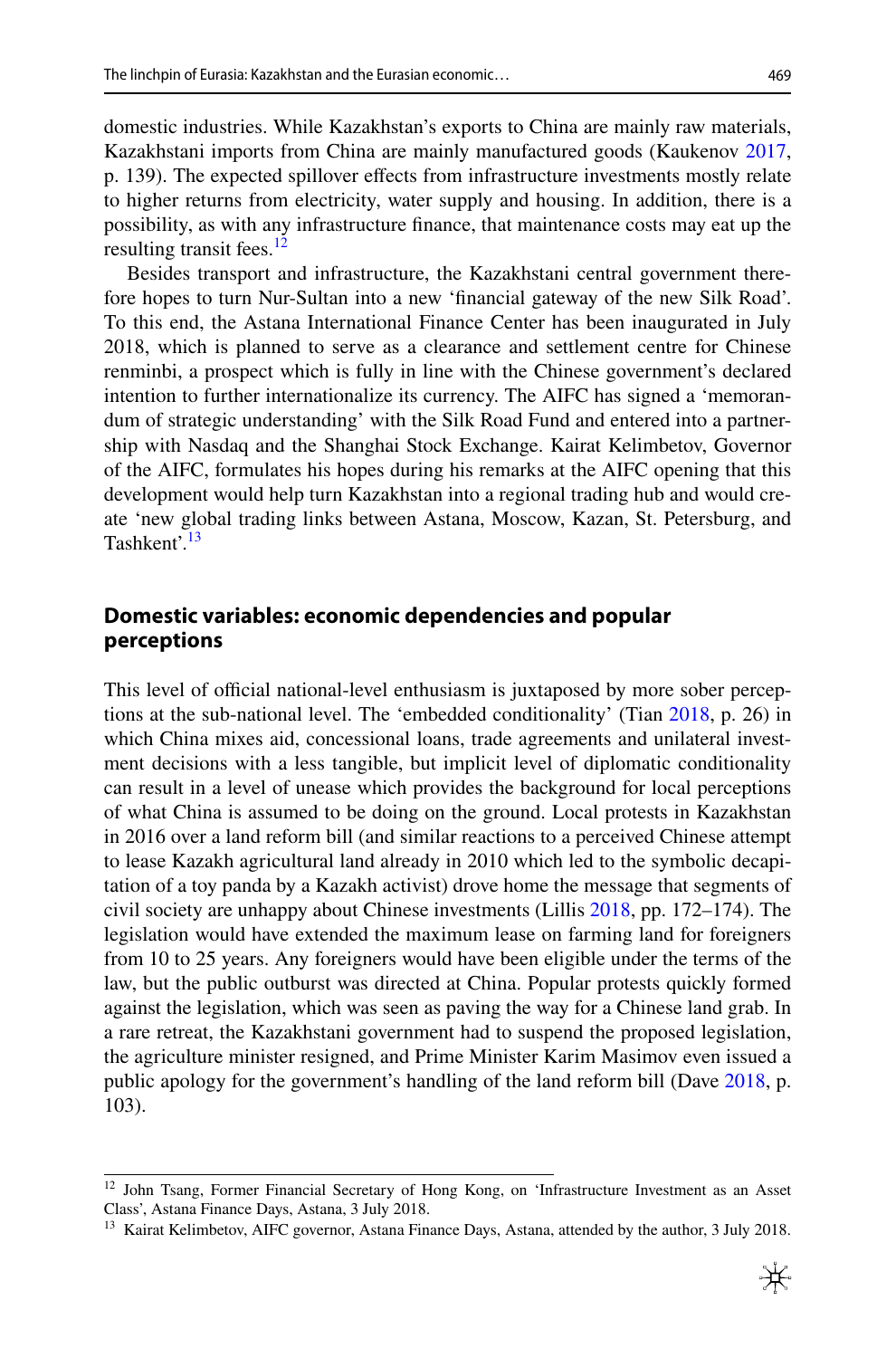This speaks to the fndings in the literature that emphasize corporate processes in the development of the BRI on the ground over which the Chinese government has no full control (Jones and Zheng [2019\)](#page-19-14). Other concerns raised relate to the economic implications of the greater presence of Chinese companies. The Chinese practice of giving out 'concessional loans' where funds are transferred on the condition that they be reinvesting in Chinese contractors has also been questioned by Kazakhstani experts such as Konstantin Syroezhkin on the grounds that they do not help address local unemployment (in: Lain [2018](#page-19-1), p. 7). Upholding a 'local content' quota is a way for host governments to partially keep control of such developments. The Kazakhstani government has adopted strict labour laws imposing quotas for Chinese companies seeking to hire labour migrants, and stipulating that domestic companies need to hire a minimum percentage of Kazakhstani workers (Garibov [2018](#page-18-12), p. 145).

Local content requirements in other sectors (e.g. construction, retail, railways) are a way for host countries to prevent foreign companies from mining local sources without having the national economy profit (Buranelli [2018](#page-18-13), pp. 221–222). It is a policy, in other words, to de-link fnancing from contracting and to pre-empt economic dominance by technologically more capable and fnancially more endowed foreigners. Strict visa regimes are another instrument for Kazakhstan to regulate Chinese labour migration. Observers, however, have doubted whether blanket legislation setting local content quotas is always helpful in terms of staffing contracts. On a senior management level, there are limitations to how many local workers can be employed that have the required skillset.<sup>[14](#page-8-0)</sup> A practicable solution for Chinese companies operating in Central Asia is therefore to hire locals on a lower level (thus ticking boxes of local content quotas) and to import Chinese nationals for senior management tasks.<sup>[15](#page-8-1)</sup>

Yet, the actual presence of Chinese labour in joint Chinese–Kazakh projects is much less than popularly assumed (Garibov [2018](#page-18-12), p. 150). However, nuanced labour laws and actual hiring numbers do not always afect anti-Chinese popular perceptions, leading some analysts to argue that Sinophobia may be the single most important challenge for the realization of the Silk Road Economic Belt (Syroezhkin [2009;](#page-20-6) Burkhanov and Chen [2016](#page-18-14); Peyrouse [2016](#page-19-15)). In this context, the Han-Sinifcation of Urumqi on the other side of the border is being watched with concern. The image of a Chinese police state and the presence of Chinese 're-education camps' in Xinjiang does not play in China's favour and only adds to what some Kazakhstani analysts describe as a 'deep-rooted anti-China sentiment'.<sup>[16](#page-8-2)</sup> The anti-Chinese rhetoric at a popular level also partially projects home-grown corruption onto the broader canvas of Kazakhstan's economic exposure to its big neighbour (Koch [2013](#page-19-16), p. 127). In the Corruption Perception Index of Transparency International, Kazakhstan occupies the 131st place of 176. The association of corruption scandals with China's

<span id="page-8-0"></span><sup>&</sup>lt;sup>14</sup> Author's interview with Azhar Serikkaliyeva, Al-Farabi Kazakh National University, Almaty, 26 June 2018.

<span id="page-8-1"></span><sup>&</sup>lt;sup>15</sup> Author's interview with Raffaello Pantucci, director of International Security studies at RUSI, London, 29 February 2018.

<span id="page-8-2"></span><sup>&</sup>lt;sup>16</sup> Author's interview with Kairat Moldashev, Narxoz University, Almaty, 29 June 2018.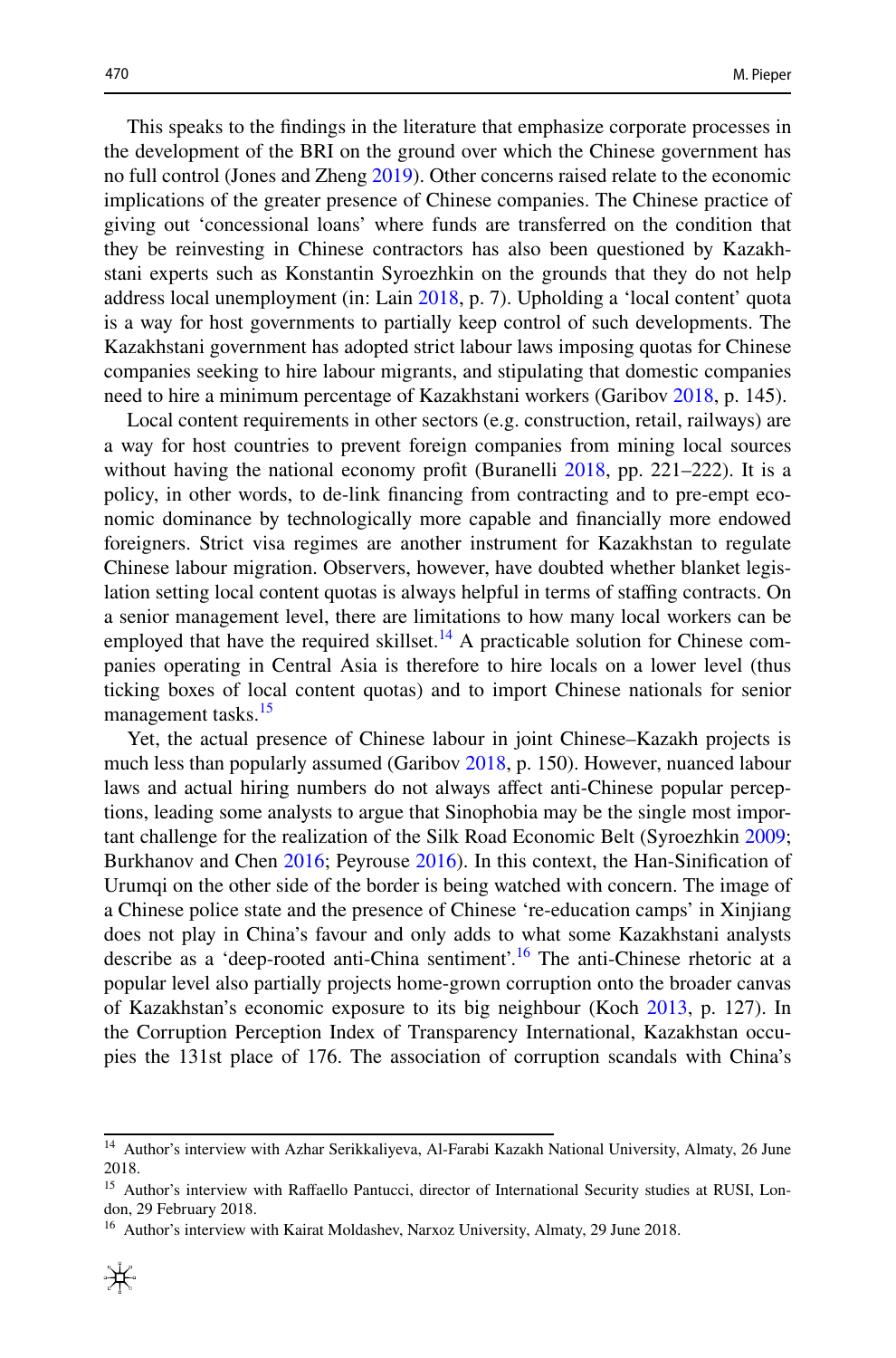increased visibility in the region in the wake of the BRI can further heighten anti-Chinese sentiments.

As Kemel Toktomushev notes, this is a phenomenon that can be observed in authoritarian societies where corrupt rent-seeking schemes become part of the policy cycle (Toktomushev [2018\)](#page-20-7). Water disputes have added to these dynamics after Kazakhstan expressed concern about China's diversion of water from the Illi and Irtysh Rivers (Duarte [2018](#page-18-15), p. 18). The historical analogy of the Aral Sea, which is slowly drying up due to ecologically catastrophic Soviet planning in the 1960s, casts long shadows: China's diversion of the Illi river water is said to contribute to the drying up of Lake Balkash in Kazakhstan, Central Asia's second largest water reserve (Duarte [2018](#page-18-15), p. 18), which adds to a simmering anti-Chinese sentiments in some segments of society in the countries concerned. Such regional and local sentiments often stand in stark contrast to the official level of governmental enthusiasm for Sino-Kazakh business cooperation as outlined above. An open letter by ethnic Kazakhs in Xinjiang, asking President Nazarbayev to address their fate, has been ignored by the Kazakhstani government (Pron and Szwajnoch [2019\)](#page-19-17).

Cultural misunderstandings can also arise from diferent corporate and social norms in China that may be perceived as corrupt abroad. The notion of *guanxi* is a good example, which is considered a fundamental networking approach in China to make any business work, but which also easily translates into nepotism and endemic corruption (Toktomushev [2018,](#page-20-7) pp. 82–83). The Kazakhstani local 'ownership' of investments (understood in the above context of accounting for local employment opportunities and co-decision structures) as well as the consideration of Kazakhstani national interests thus becomes an important element that will impact how the idea of partner countries engaging with the SREB evolves in the future. China's public diplomacy hurries to stress the co-managed nature of the BRI and seeks to rebut the sceptical perception that the initiative is a unilateral Chinese strategy (Kaczmarski [2017](#page-19-18), p. 1364). China continues to repeat that the BRI is an inclusive 'initiative', not a 'strategy' or a 'plan' over which China claims ownership. Behind the narrative of 'win–win' connectivity, however, case studies have to shed more light on the dynamics of how political realities on the ground may run counter to China's professed policy of non-interference in domestic afairs of neighbouring states. Control over land, economic dominance and the treatment of ethnic Kazakhs in Western China have become domestic-level factors that contribute to the shaping of Kazakhstani agency as it engages with the SREB.

The next section analyses how Kazakhstan's membership in the Eurasian Economic Union creates a complex trading and investment environment with additional veto powers in this process for the EAEU's most dominant member, Russia.

# **Kazakhstan's engagement with the SREB in light of Russian leverage within the EAEU: a multiple‑level playing feld**

A key transit hub for China, Kazakhstan is also a member of the Eurasian Economic Union (EAEU). The EAEU, as a regional integration project with supranational institutions, theoretically reduces customs duties and eliminates non-tarif barriers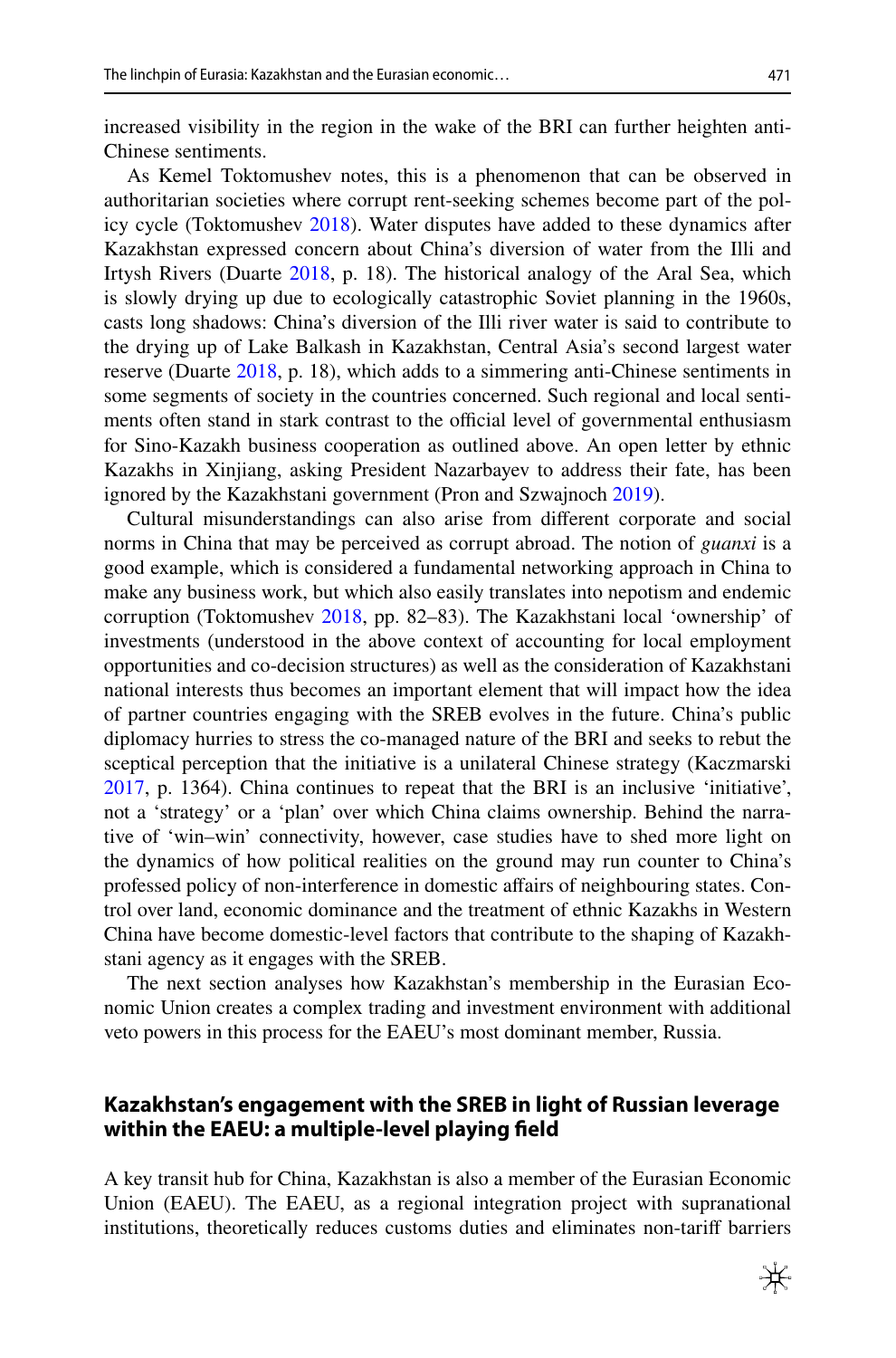between member states. This opens Kazakhstan up to a bigger regional market while protecting domestic industries from the competitive prices of imported Chinese products. At the same time, Kazakhstan's geographic location at the crossroads of other Central Asian markets, as a transit country for at least two of China's economic corridors in the BRI framework (China-Central and West Asia, and the new Eurasian land bridge), and as a recipient of Chinese outward direct investments and increased cross-border commerce are all ostensible benefts for the Kazakhstani economy. In terms of tarif policies, the EAEU is an instrument to contain China's economic infuence in the region, as it ties recipient countries of Chinese imports and investments like Kazakhstan to the operating rules of a customs union. EAEU external tarifs will no longer be imposed unilaterally by Kazakhstan after the government committed to raise its external tarifs in order to converge towards the higher Russian tarif when it became a member of the Eurasian Customs Union (ECU).<sup>17</sup> Trade, however, remains a member state competence, and there are EAEU tariff harmonization exemptions until 2024 that were agreed upon when Kazakhstan joined the WTO in November 2015 (Dragneva and Wolczuk [2017,](#page-18-16) pp. 21–22).

A 2015 Valdai report argued that cooperation between China's SREB and the EAEU could mark the birth of the 'Central Eurasian Moment' (Valdai Discus-sion Club, [2015\)](#page-20-8). Officially, both Russia and China have embraced a discourse of inter-regional economic cooperation. In May 2015, Russia and China signed two economic framework declarations (Kremlin [2015](#page-19-19)), and the prospect of greater convergence between the SREB and the EAEU was also on the agenda of the Shanghai Cooperation Organization (SCO) summit in July of the same year, but concrete projects have not yet gotten off the ground. Unofficially, Russia—the predominant actor within the EAEU—is not interested in the prospect of an FTA between the EAEU and China. A compromise was found for the declaration of May 2015, where paragraph II.4 speaks of an FTA between the EAEU and China as a 'distant goal' (Gabuev [2016,](#page-18-17) p. 71).

The Kazakhstani government does not support the idea of a Free Trade Area between China and the EAEU either. The trade agreement signed in Astana in May 2018 between China and the EAEU is non-preferential, meaning that tarifs remain in place. The government's language on free trade between China and the EAEU therefore sounds rather non-committal. At the Belt and Road Forum in May 2017 in Beijing, President Nazarbayev vaguely applauded the idea of a common economic space as follows: 'The Silk Road Economic Belt can advantageously link the platforms of the SCO, the EAEU and the European Union in a single regional territory of prosperity' (Interfax [2017\)](#page-19-20). Embracing the idea of enhanced cross-border trade in general, such language brushes over the partially incompatible complex regulatory frameworks of the diferent projects involved. Via its dominant position within the

<span id="page-10-0"></span><sup>&</sup>lt;sup>17</sup> A Customs Union between Russia, Belarus and Kazakhstan had already been launched in 2010 within the Eurasian Economic Community (EurAsEC), establishing a uniform customs tarif for all three members. A Common Economic Space (CES) came into force on 1 January 2012, further unifying tax, monetary and customs policies. The Eurasian Economic Union (EEU) then brought all three predecessors (EurAsEC, CU, CES) under one umbrella and inherited their legal and contractual edifce.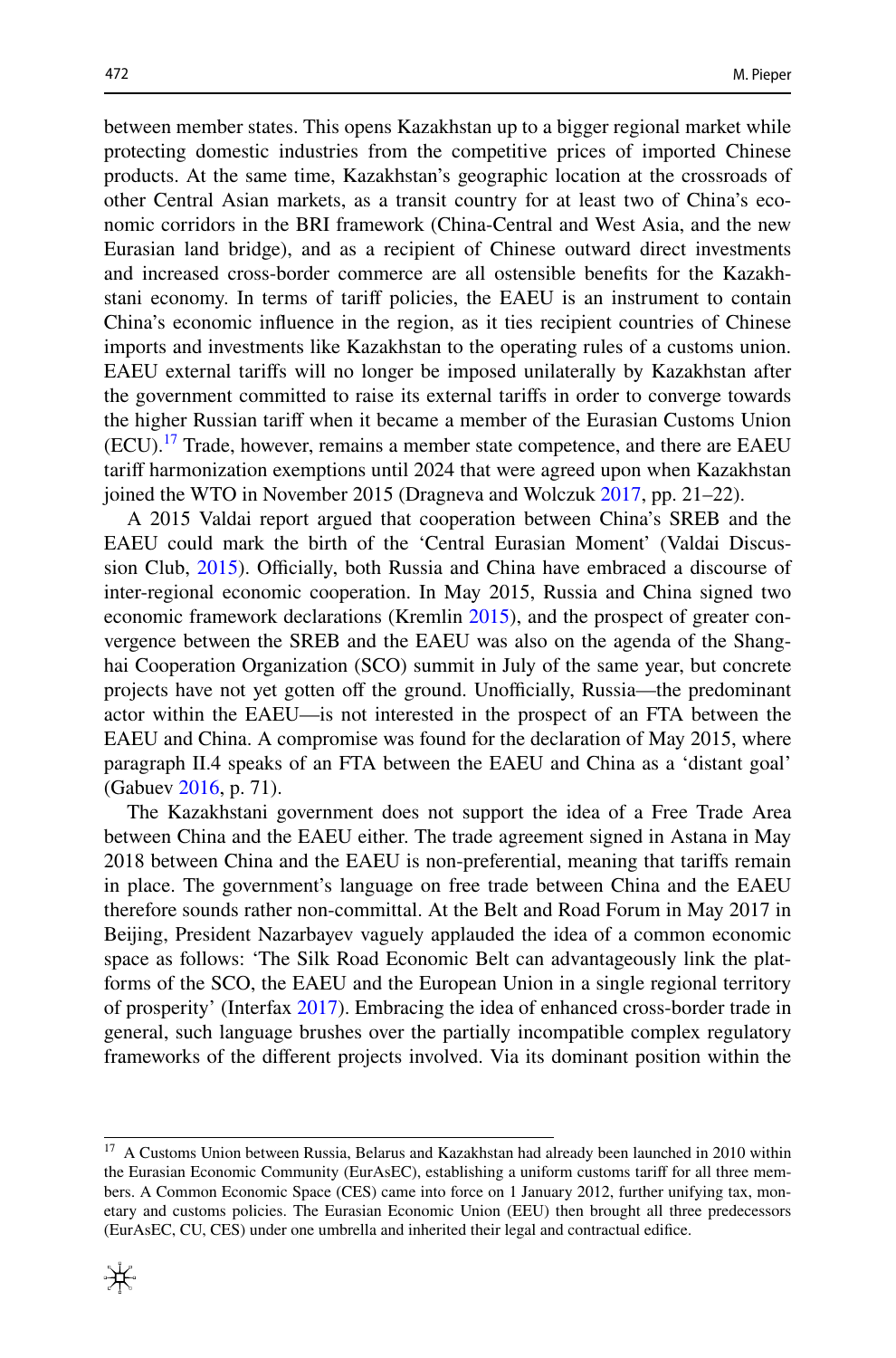EAEU, Russia has gained veto powers over Kazakhstan's agency formation in its engagement with the SREB. Macroeconomic issues afecting the relation between the SREB and EAEU have to be discussed between the Chinese government, the Eurasian Economic Commission and all EAEU members, but it is noteworthy that discussions about cross-border cooperation were limited to Russian–Chinese interaction initially. Where China would favour bilateral negotiations and investments with recipient countries like Kazakhstan, Russia is keen to force the Chinese government into a multilateral (EAEU) setting where Russia can infuence policies, i.e. to pull the rug from under bilateral Chinese–Kazakhstani formats by enlarging the framework for discussions. A Joint Commission has been set up that negotiates with the Chinese government (on behalf of the Union). A BRI-EAEU working group exists that brings together Russian and Chinese officials before policy discussions are taken to an enlarged format that comprises all fve EAEU members.

A ' $5+1$ ' format then adds the Chinese counterparts, 'but always on the basis of the initial Russian–Chinese discussions', as Russia's ambassador for the Asia–Pacifc stresses.[18](#page-11-0) Tatiana Valevaya, member of the EAEU board for integration and microeconomics, adds that there are parallel bilateral working groups, but the EAEU–China working group is a necessary instrument for overall coordination if planned infrastructure and tarifs concern the whole Union (without elaborating on the fact that Russia represents the whole EAEU in this case).<sup>19</sup> The focus on multilateralism here becomes a policy to retain an institutional leverage over Chinese investments which would otherwise be considered Chinese outward direct investments as part of China's external trade policy.

Russia's approach to institution building at the regional level has been aptly categorized as an example of 'defensive regionalism', that is, as a way to preserve Russian political infuence in its post-Soviet space (Kaczmarski [2017,](#page-19-18) p. 1372). Roy Allison similarly writes that regionalization in Central Asia often comes in the form of 'protective integration' that efectively retains Russian supremacy in its post-Soviet space as a bulwark against challenges to the political status quo (Alli-son [2008](#page-17-1), p. 186). A publication by the Russian International Affairs Council even speculates that Russia's Siberian and Far Eastern regions will be left out as Kazakhstan reaps all the benefts of Chinese infrastructure investments (Devyatkov [2018,](#page-18-18) p. 88). Another concern would be the creation of a Chinese 'Trojan horse' within the EAEU: The Chinese economic presence in Kazakhstan can give China an inroad into the EAEU because Kazakhstan could lobby on China's behalf (with a view to adopting regulations on competition or technical standards, for example).<sup>[20](#page-11-2)</sup>

But disagreements have also surfaced between Kazakhstan and Russia about Russia's behaviour within the EAEU: President Nazarbayev has criticized the 'politicization' of the Eurasian Economic Union, has refused to devolve trade policy competences to the EAEU's Commission and has resisted Russian attempts to give the EAEU a bigger say in security and defence matters (Radio Azzatyq [2013](#page-20-9); Lo [2015,](#page-19-21)

<span id="page-11-0"></span><sup>18</sup> Author's interview with Russia's plenipotentiary ambassador for the Asia–Pacifc, Moscow, 31 August 2017.

<span id="page-11-1"></span><sup>&</sup>lt;sup>19</sup> Conversation with the author, Astana Finance Days, Astana, 4 July 2018.

<span id="page-11-2"></span><sup>&</sup>lt;sup>20</sup> Author's interview with Kazakhstani diplomat, Moscow, 29 August 2017.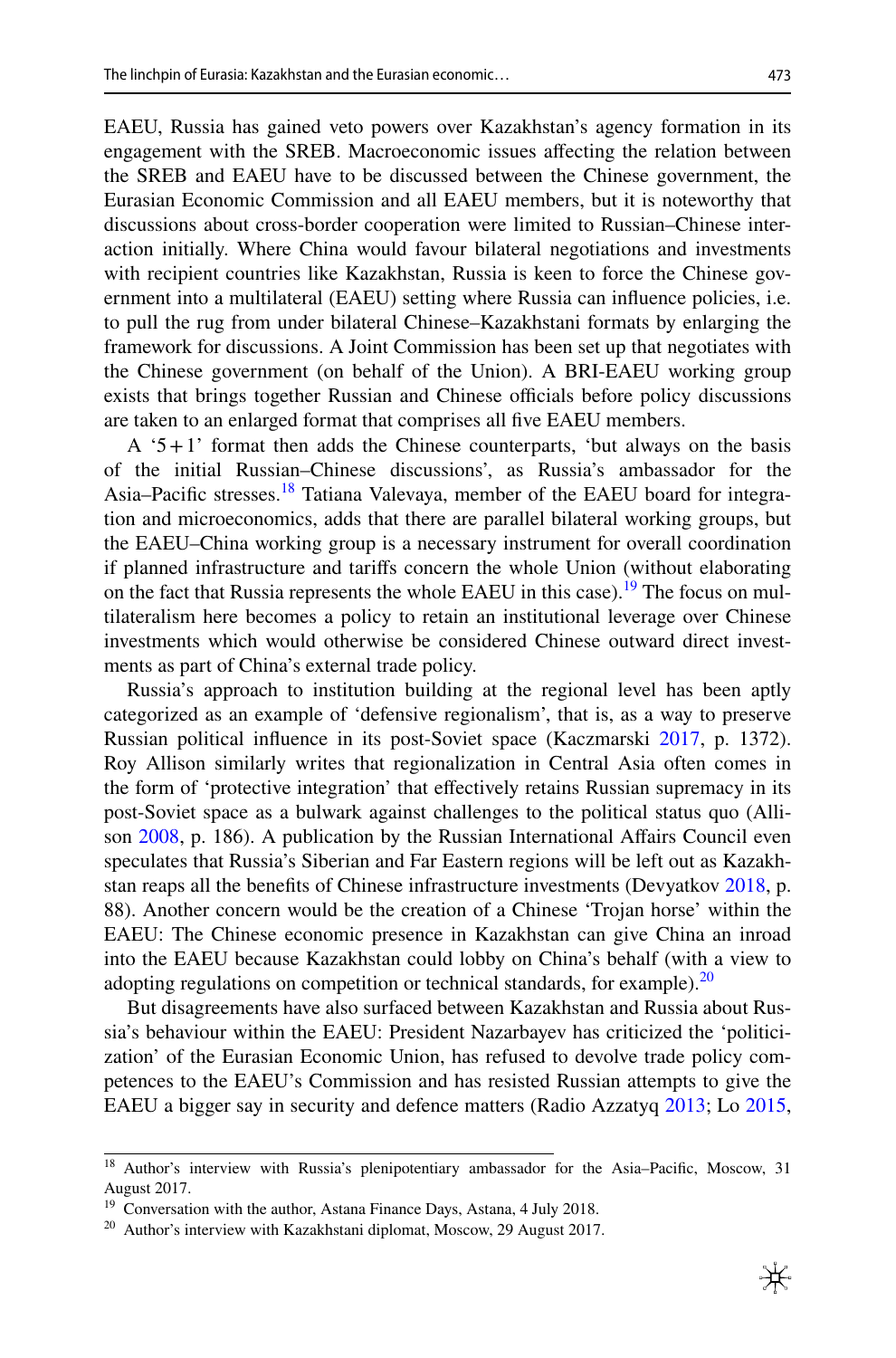p. 114). During a meeting of the Russian, Belarusian and Kazakhstani heads of state in Minsk in 2013, Nazarbayev did not mince his words. He took the opportunity to criticize openly the fact that Russian members of the collegium of the Eurasian Economic Commission were receiving direct instruction from the Russian government, even though board members are supposed to be unaccountable to any government (Radio Azattyq [2013\)](#page-20-9).

EAEU membership has had ambivalent results for Kazakhstan. Middle-income traders experienced losses in income, wages and returns on capital, as Kazakhstan had to raise its external tarifs in order to approximate to the Russian ones (Carneiro [2013](#page-18-19)). In addition, business people have complained that Russian local authorities have found ways to block Kazakhstani goods by way of non-tarif barriers from entering the Russian market (Kassenova [2012,](#page-19-22) p. 20; Alekseenkova [2018,](#page-17-2) p. 18). Market access has not been reciprocal in practice. In 2014 and 2015, the economic spillover from geopolitical complications has entailed further negative consequences of Kazakhstan's EAEU membership: Adding to a depreciating Russian rouble, the Russian government imposed sanctions on the transit of Ukrainian goods via Russia. As a result, the Kazakhstani–Ukrainian trade volume decreased by more than 50 per cent (Dodonov [2017](#page-18-20), p. 121), leading to complaints by Kazakhstani businesses who called upon the Kazakhstani government to protect the Kazakhstani domestic markets more effectively (Dodonov [2017,](#page-18-20) p. 120). Kazakhstani officials emphasize cross-border impediments on the Russian side of the Kazakhstani–Russian border as an explanation for the unfulflled promise of intra-Union free fow of goods, people, services and capital. $21$ 

# **Beyond EAEU membership: regional alliance networks and neighbourhood diplomacy as variables afecting Kazakhstan's SREB engagement**

The leverage Russia holds within the EAEU is not seen with enthusiasm among Kazakhstani elites and has had negative consequences for domestic businesses, as the previous section has concluded. This perception of Russia's overly dominant position also extends beyond the institutionalized economic realm. Following Nazarbayev's remark that his country could also leave the EAEU if Kazakhstani independence was deemed at threat, Putin reacted in August 2014 by emphasizing the territorial artifciality of Kazakhstan, which was interpreted as a not-so-subtle hint that Kazakhstan's territorial integrity might be seen as contingent (and could thus be reshaped, like in Ukraine). After the annexation of Crimea, Russian nationalist opposition politician Vladimir Zhirinovsky has even called on the Kremlin to also annex parts of Northern Kazakhstan, reminiscent of earlier calls by Aleksandr Solzhenitsyn two decades before (Haqqin [2014\)](#page-18-21). A perceived imperial legacy of that Soviet past, illustrated by a perpetuation of centre–periphery relations to the

<span id="page-12-0"></span> $21$  Author's interview with Kazakhstani official, Moscow, 29 August 2017.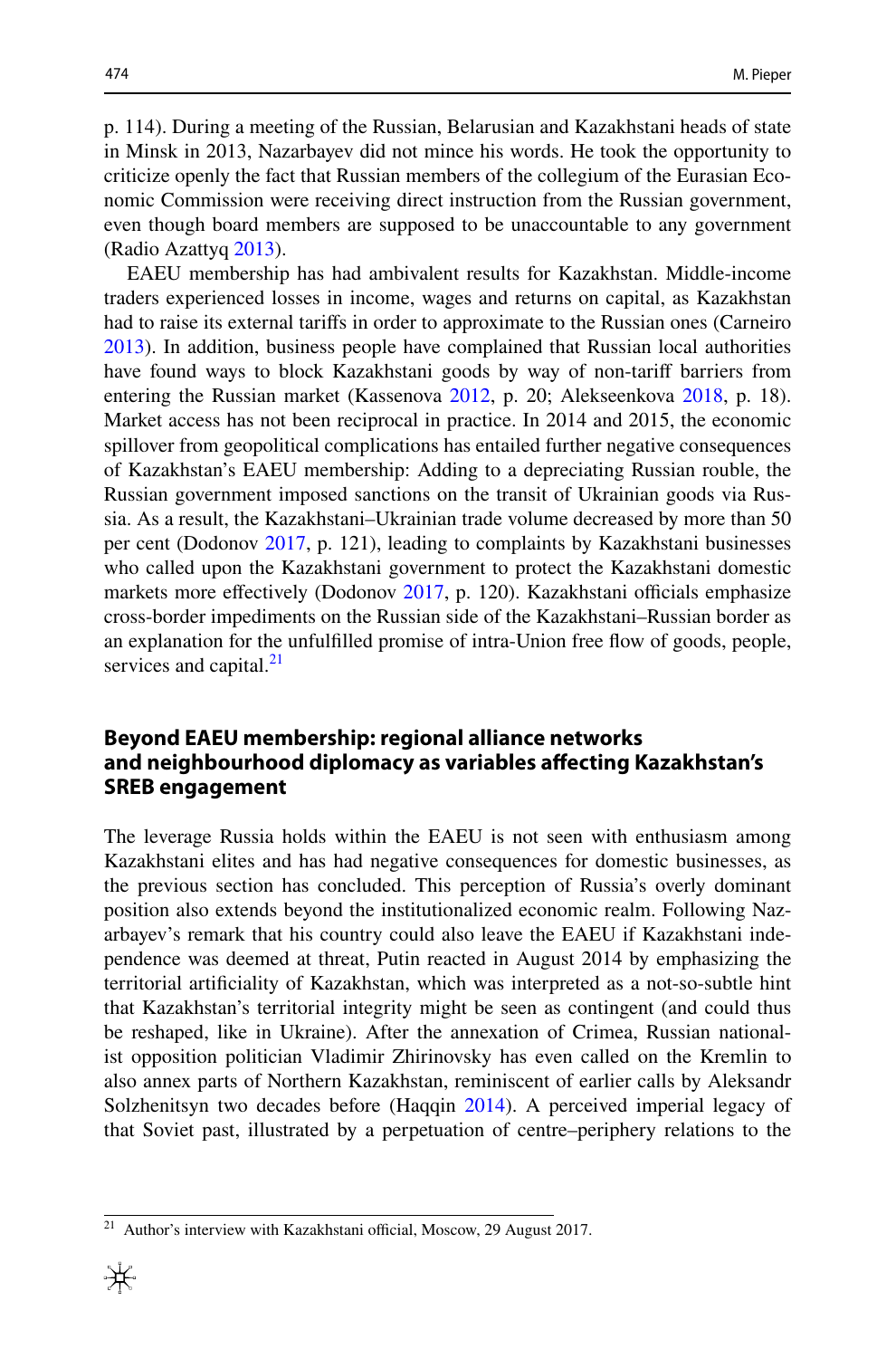disadvantage of Kazakhstan, has not been without criticism in post-independent Kazakhstan (Kudaibergenova [2016](#page-19-23)).

As Laruelle et al. [\(2019](#page-19-24)) have shown, however, Russia's 'infuence' over Kazakhstan is often overstated to be a coherent, state-led factor, while it actually is shaped by a range of 'active and passive vectors', i.e. some of which the Russian government does not actively generate, as well as endogenous factors that are generated from within Kazakhstan itself, but which help to perpetuate societal and strategic conditions favourable to Russia. While there is still a level of popular Russophilia in Kazakhstan, however, Russia's sway among the younger Kazakhstanis is losing hold. There are now fve Confucius Institutes operating in Kazakhstan, and younger generations might not view Russian as a lingua franca anymore, as Kazakhstani society consists of more ethnic Kazakhs than Russians, and as Kazakh immigrants from China and Mongolia are enticed to move to Kazakhstan (Lillis [2018,](#page-19-13) pp. 189–190).

The security domain, however, is the one where Russia's claim to regional predominance has thus far remained uncontested. 'We consider these countries as our last fortress', a Russian official formulates in an interview with the author in reference to former Soviet Union countries in Central Asia.<sup>22</sup> Kazakhstan is no exception. Kazakhstan has responded positively to the introduction of the Russian-led rapid reaction force (RRF) under CSTO auspices and contributes an air assault brigade as well as a marine forces battalion (Lo [2015](#page-19-21), p. 265). At a bilateral level, Russia supplied its S-300 surface-to-air missile defence system to Kazakhstan, whereby Kazakhstan and Russia began to set up a joint air defence network.<sup>[23](#page-13-1)</sup> Russia remains present in Kazakhstan's security sector through the supply of military equipment, military-to-military cooperation, CSTO exchanges as well as the presence of Russian troops. $24$  While China's diplomacy continues to stress its disinterest in security afairs, it remains an open question whether a more active security presence will need to accompany China's economic infuence. In March 2016, Fang Fenghu, the chief of the PLA's General Staff paid a visit to Tajikistan and Afghanistan to discuss military-to-military ties. This came after China had adopted an anti-terrorism law in December 2015 that allows the PLA to operate abroad (Duarte [2018,](#page-18-15) p. 15). Kazakhstani officials, for their part, are well aware of the potentially allergic reaction in Russia that a stronger Chinese military presence would trigger and would therefore be very reluctant to invite Chinese soldiers into the country for the protec-tion of Chinese-financed infrastructure projects of Chinese nationals.<sup>[25](#page-13-3)</sup>

Finally, shifts in regional dependencies and alliance networks are also the result of both intra- and inter-regional power dynamics. Kazakhstan's foreign policy

<span id="page-13-0"></span><sup>22</sup> Author's interview, London, 28 February 2018.

<span id="page-13-1"></span><sup>&</sup>lt;sup>23</sup> Makocki and Popescu, however, also note that Kazakhstan has bought Chinese drones [\(2016](#page-19-25), p. 22).

<span id="page-13-2"></span> $24$  In an interview, a Kazakhstani official underlines that the CSTO remains the most important security provider in the region, but stresses that Kazakhstan 'also has diferent venues like NATO or the USA. We also have held joint military exercises with the UK'. Author's interview, London, 28 February 2018. Through the Partnership for Peace programme, Kazakhstani officers have been sent for training in the USA (Hanks [2009,](#page-18-22) p. 260), and Kazakhstan began to conduct exercises with the USA, China and India (Klein [2019](#page-19-26), p. 28).

<span id="page-13-3"></span> $25$  Author's interview with Kazakhstani official, Kazakh embassy London, 28 February 2018.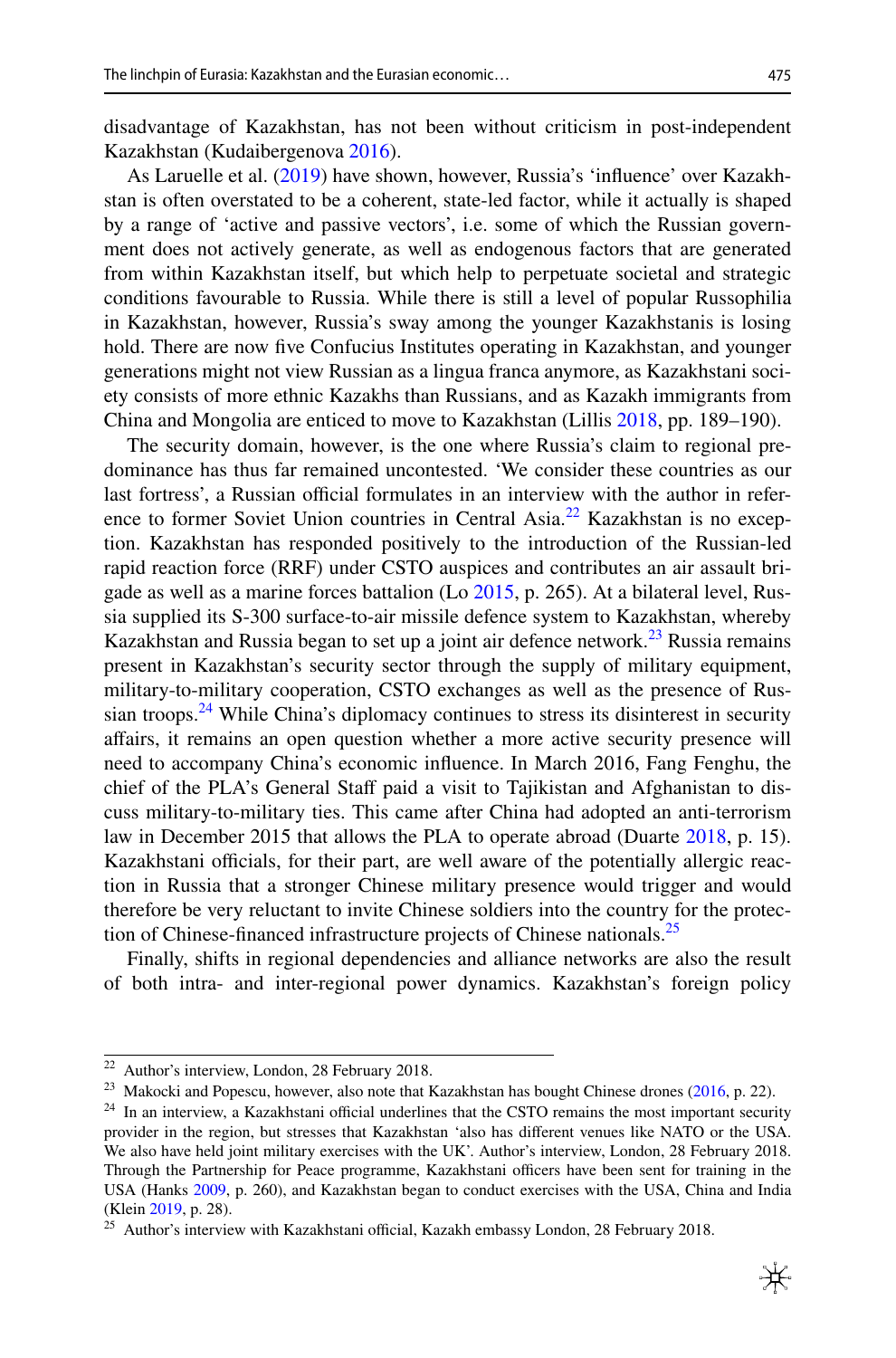choices are not only developed in reaction to Chinese and Russian actors, but also to its Central Asian neighbours. Questions of border security, transportation, energy and water access all have to be resolved on a bilateral basis between Kazakhstan, Kyrgyzstan, Uzbekistan, Tajikistan and Turkmenistan.<sup>26</sup> The extent to which the SREB can mould new realities of Eurasian 'connectivity' will therefore also depend on the reform of these countries' border management and customs systems (Diener [2015](#page-18-23)). Thus far, administrative barriers and informal practices still continue to impede cross-country trade in Central Asia. Lorry drivers regularly pay bribes when crossing borders between Uzbekistan and Kazakhstan, trains sit at the border crossing for hours due to customs formalities (Schiek [2017\)](#page-20-10).

Reports of widespread incidents of smuggling, large-scale bribery and overlapping competences of government agencies (a source for graft and corruption on its own) do not help to spread the image of greater cross-border connectivity (Peterson [2017](#page-19-11), p. 140; Cooley and Heathershaw [2017](#page-18-24)). Alexander Cooley puts it succinctly: 'Central Asia remains the most trade-unfriendly region in the world, and the potential for externally funded infrastructure to transform these entrenched practices is highly questionable' (2015, p. 4). He questions the Chinese narrative that economic connectivity and cross-border infrastructure has a positive correlation with higher economic growth, and argues that this false assumption will only lead to the perpetuation of corruption out of a misguided policy of pouring even more funds into the coffers of kleptocratic local elites (ibid., p. 5).

Such practices have been acknowledged as a priority area requiring reforms by the new administration in Uzbekistan under President Mirziyoyev. The improvement of neighbourhood relations was identifed as a key foreign policy priority in September 2016.[27](#page-14-1) The President himself, as well as key ministers of his cabinet, embarked on a tour to visit all of Uzbekistan's Central Asian neighbours. This charm initiative was meant to reopen channels of communication and put neighbourhood grievances behind. This is a marked departure from the past practice when regional leaders only met in the presence of foreign powers (Starr and Cornell [2018,](#page-20-11) p. 10). However, changes occur gradually, and time will tell whether a new state-led neighbourhood diplomacy can change informal economies on the ground.

Whether or not the BRI—as an external impetus separate from such domestic bottom-up reform processes—can incentivize governments and authorities at a sub-national level to work on border crossing facilitation remains to be seen. In the best-case scenario, the prospect of economic growth can trigger the difusion of best practices among Central Asian states to compete for the passage of SREB-related transit goods (Schieck [2017,](#page-20-10) p. 23). The future development of the BRI does not only depend on the provision of 'hard' infrastructure, but also on the ability to integrate cross-border networks with a view to potentially cumbersome (soft) regulatory

<span id="page-14-1"></span><sup>27</sup> 'Shavkat Mirzieev nazval prioritety vo vneshnej politike Uzbekistana Podrobnee' (Shavkat Mirziyoyev names priorities in Uzbekistan's foreign policy), Tengri News, 9 September 2016, [https://tengr](https://tengrinews.kz/sng/shavkat-mirzieev-nazval-prioritetyi-vneshney-politike-301901/) [inews.kz/sng/shavkat-mirzieev-nazval-prioritetyi-vneshney-politike-301901/.](https://tengrinews.kz/sng/shavkat-mirzieev-nazval-prioritetyi-vneshney-politike-301901/)



<span id="page-14-0"></span><sup>&</sup>lt;sup>26</sup> Uzbekistan and Tajikistan, but also Kyrgyzstan and Tajikistan, for example, have historically had simmering tensions over access to water and energy deliveries that have spilled over into other policy domains and complicated interstate relations.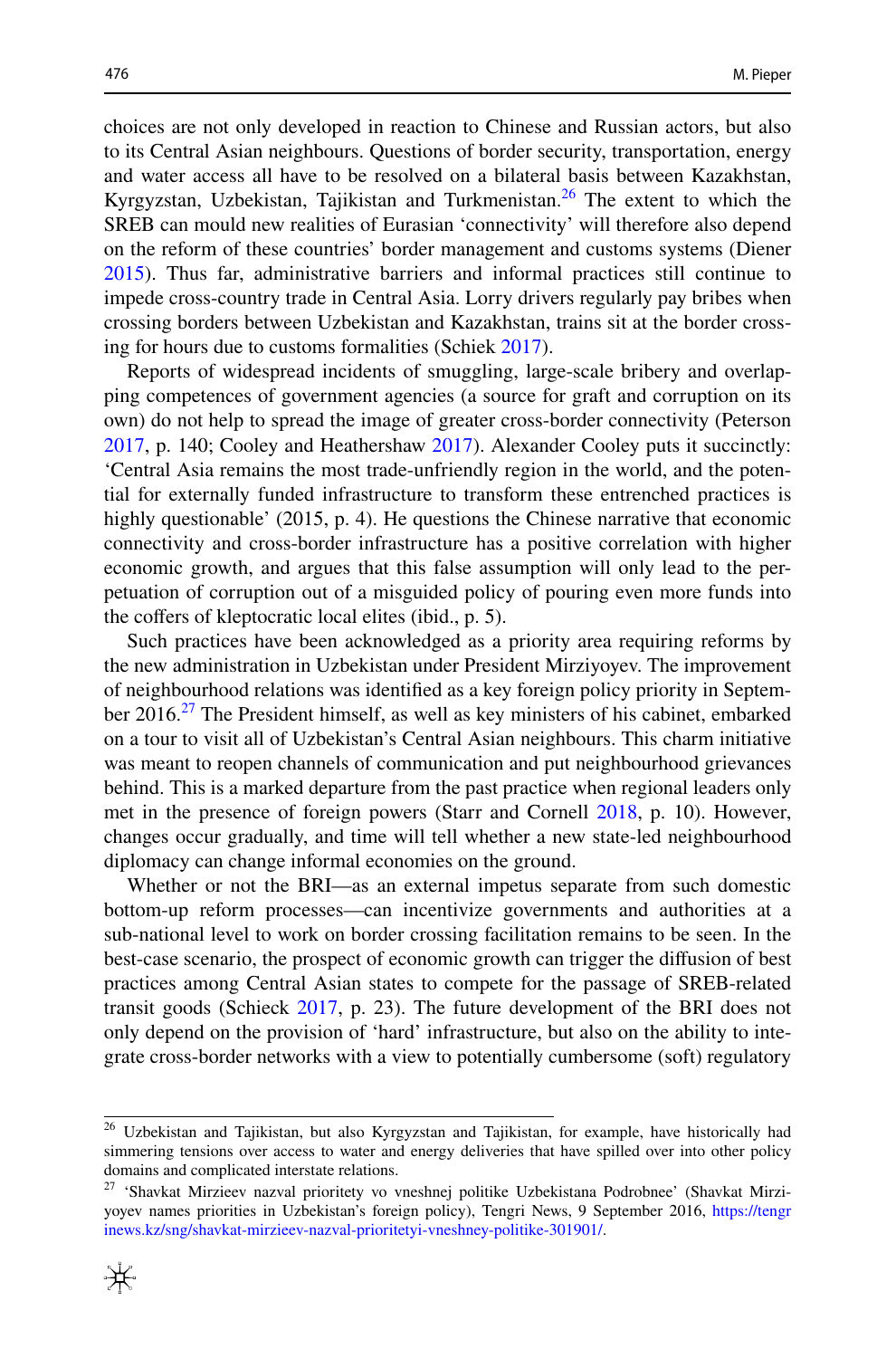contexts. As the analysis above has shown, however, Kazakhstan is an actor that is more than a recipient of Chinese investments or of directives coming from Moscow. Both domestic critiques of the benefts and disadvantages of EAEU membership as well as popular protests against aspects of the government's China policies illustrate that the outcome of the interaction between externally proposed initiatives and organizations also depends to no small part on the further use and development of Kazakhstan's professed 'multi-vector' foreign policy. It will also depend on the extent to which domestic voices can inform and contribute to the shaping of future foreign policies. The latter will depend on the future trajectory of Kazakhstan's political fabric under President Tokayev. The study of the effects of authoritarian domestic determinants on foreign policy under the state transformation paradigm can be the subject of fruitful future research blending regime typology and studies of regional integration.

### **Conclusion**

This paper has argued that Kazakhstan's policy options are not only determined by such external factors as Russia and China's outward projections, but a range of domestic as well as regional processes as well. Kazakhstan sees itself as the linchpin of Eurasia, as the central hub of inter-regional trade fows. Always a staunch supporter of cross-border initiatives that would help alleviate the disadvantages of a landlocked country, Kazakhstan joined the Eurasian Economic Union after having been a staunch supporter of regional Eurasian integration since the 1990s, and has been credited by the Kremlin as an intellectual progenitor of the 'Greater Eurasia' idea that later made a comeback (if with a diferent meaning and purpose) in Russia's official discourse.<sup>28</sup> Kazakhstan also was quick to endorse the BRI and its landbased variant Silk Road Economic Belt that was pitched as a geo-economic game changer in late 2013.

Seen from a Kazakhstani perspective, the country's inclusion in the Eurasian Economic Union as well as its importance for China's new connectivity projects in the framework of the BRI can have direct economic benefts. Its membership in the EAEU theoretically reduces customs duties and non-tarif barriers among member states and therefore opens Kazakhstan up to a bigger regional market, while protecting domestic industries from competitive prices of imported manufactured Chinese products. China's BRI translates into new investments for the country's infrastructure as well as energy networks. Kazakhstan makes money off the transit of goods from China into the EAEU and hopes for increased cross-border commerce, while new overland corridors in the energy domain in particular are a welcome avenue for increased energy exports to China.

This development has the potential to afect Kazakhstan's professed 'multi-vector' foreign policy, as Kazakhstan's location as a geostrategic 'hub' at the crossroads of the SREB and the EAEU ostensibly comes with frictions between the main

<span id="page-15-0"></span> $^{28}$  Author's interview with Kazakhstani official, London, 28 February 2018.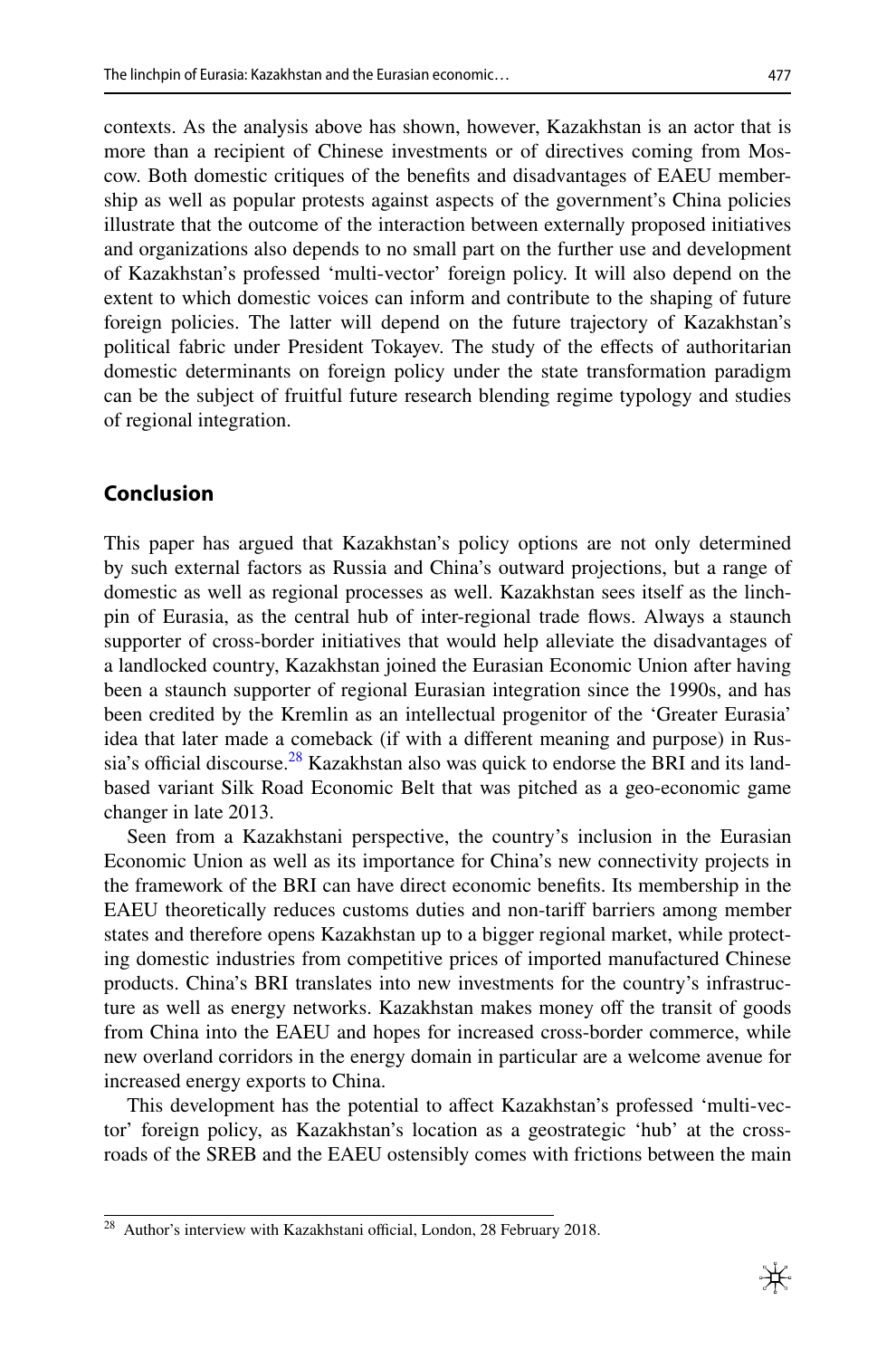sponsors of these two projects, Russia and China. On a geopolitical plane, the EAEU has become a mechanism for Russia to co-decide over Kazakhstani trade relations with China. For Kazakhstan, the economic benefts of the EAEU have been debated controversially as the political costs of accepting a Russian quasi-veto over tarif and trading policies were high.

Kazakhstan has critiqued the politicization of the EAEU on the part of Russia already before the official decision to align the governmental spending programme 'Nurly Zhol' with the SREB and felt ignored when Russia acted on behalf of the Union to sign declarations of continental importance with China and set up working groups without including other EAEU members. Russian officials, in turn, were equally irritated when the Kazakhstani government announced its own '*sopriazhenie'* ('docking' or alignment) between the 'Nurly Zhol' programme and the SREB, which they saw as a move to undermine the EAEU. Kazakhstan deals with China through bilateral channels while also negotiating through the EAEU in a wider multilateral setting. The interaction between these diferent formats can result in a complex mix of competences and often diverging priorities, depending on the sub-institution and the policy domain at hand. At the same time, Russia's dominance within the EAEU can help Kazakhstan to resist Chinese pressure (an observation being followed with interest in neighbouring Uzbekistan, where the implications of a possible EAEU membership are currently being studied), while Kazakhstan's importance for the future trajectory of China's BRI can help Kazakhstan develop more assertive positions vis-à-vis Moscow. Kazakhstan has emerged as a key partner for China's BRI and is more than a conduit for Russian interests.

The economic benefts for Kazakhstan as a 'Silk Road gateway', however, have also been limited so far. Other than transit fees, Chinese 'investments' in the country do not signifcantly improve local employability, and thus far, cargo trains that are full when they go to Europe are coming back half empty.<sup>29</sup> Key to the further trajectory of China's activism in Kazakhstan is also the reception of Chinese fnancing practice on the part of Kazakhstani business communities but also the local populace. Many of China's 'investments' are schemes to lend money to local authorities which they have to reinvest to secure Chinese engineering contracts. If the money hardly leaves the Chinese system and the impression prevails that Chinese actors' interest lies in building and owning assets, the already simmering anti-Chinese sentiment on a popular level can create a powerful factor that can afect Kazakhstan's political agency in its foreign relations. China will have to convince its partners in Eurasia that its grand connectivity narrative does not translate into Chinese hegemony in the region. The future development of the SREB, however, can only partly be controlled by the Chinese government. Eventually, it also depends on cross-border neighbourhood relations in Central Asia. The BRI as an external factor might facilitate economic reforms affecting the latter, but it should not be conflated as a single causal factor changing the geopolitical landscape in the region. The presence



<span id="page-16-0"></span><sup>&</sup>lt;sup>29</sup> Statement made by European ambassador to Kazakhstan at the 7th Workshop on EU–China Relations in Global Politics ("European and Asian Perspectives on China's Belt and Road Initiative"), attended by the author, Astana, 26 April 2018.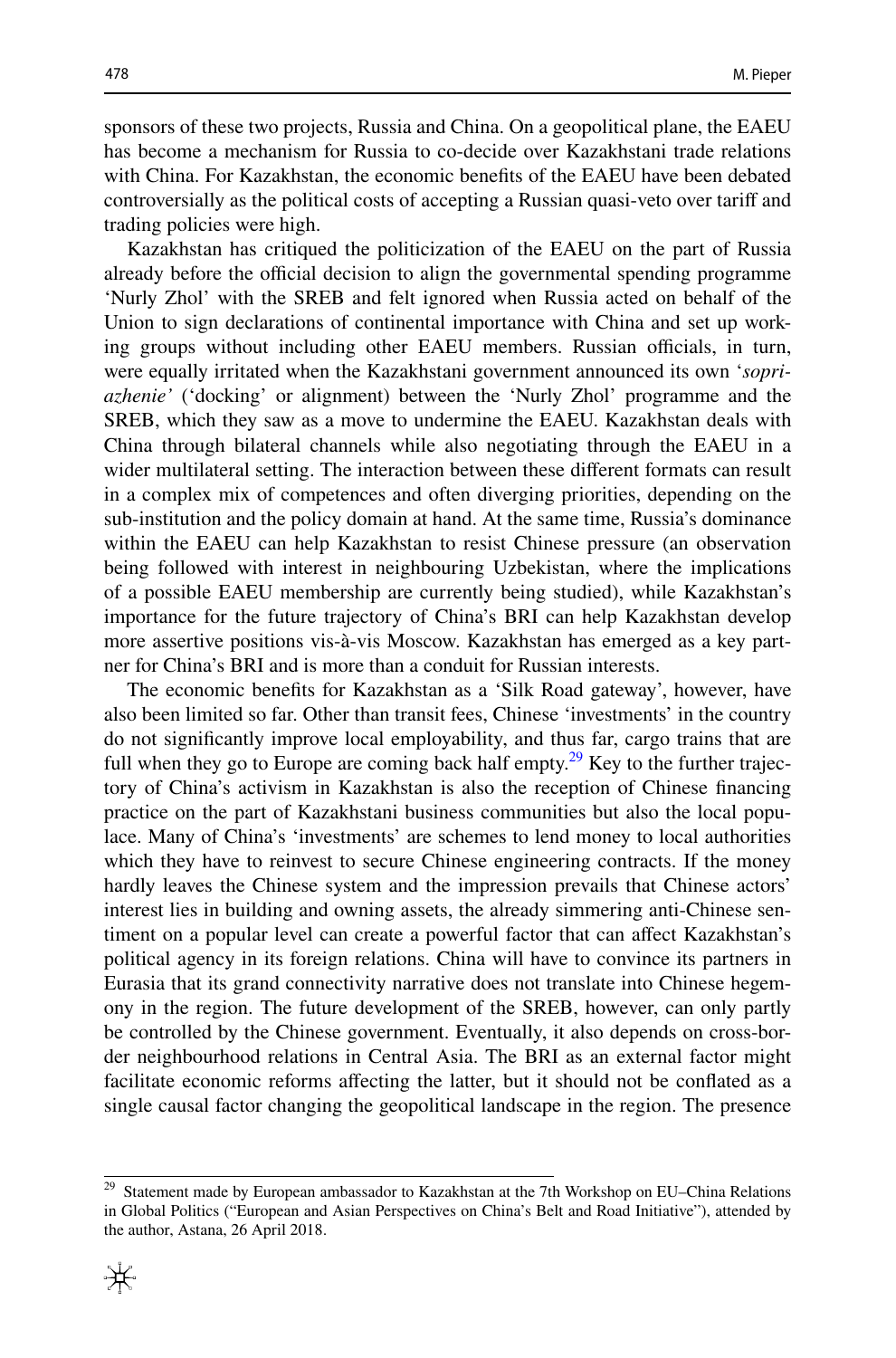of competing corporate and political actors, both within China and in Central Asia, underlines the fnding that the creation of regional order is a hybrid process coowned by local agency empowered by the logic of transnational economic corridors, while constrained by exogenous formal and informal factors at the same time.

Both Kazakhstan and China remain wary of Russian interests, although both for slightly diferent reasons. At the same time, both the Russian and Kazakhstani governments look at China's economic power with a mix of awe and alarm, as do local communities in Kazakhstan. Both Nur-Sultan and Moscow attempt to engage with and contain Chinese business interests, aware that a tectonic geopolitical shift is underway which they hope to be able to co-manage in one way or another. These business interests more often than not are those of Chinese companies engaging with counterparts in partner countries rather than expressions of a coherent Chinese state-led plan. As this article has shown, however, the crafting of a Kazakhstani agency in interaction with the outward projection of actors like Russia and China is an iterative process afected by domestic voices as well as formal institutional constraints and informal alliance networks. As such, it has become a microcosm for a new Eurasian Order in the making.

**Acknowledgements** Open Access funding provided by Projekt DEAL. I would like to thank the University of Salford for providing funding that has allowed me to conduct feldwork in Kazakhstan in June and July 2018. For their help with logistics and access in Kazakhstan, I am grateful to Anuar Baltabayev and Nurlan Igembaev. I would also like to thank the GCRF COMPASS organizers for inviting me to present initial research fndings at the LSE in December 2018 and Zach Paikin and Elena Korosteleva in particular for putting the workshop as well as this special issue together.

#### **Compliance with ethical standards**

**Confict of interest** The authors declare that they have no confict of interest.

**Open Access** This article is licensed under a Creative Commons Attribution 4.0 International License, which permits use, sharing, adaptation, distribution and reproduction in any medium or format, as long as you give appropriate credit to the original author(s) and the source, provide a link to the Creative Commons licence, and indicate if changes were made. The images or other third party material in this article are included in the article's Creative Commons licence, unless indicated otherwise in a credit line to the material. If material is not included in the article's Creative Commons licence and your intended use is not permitted by statutory regulation or exceeds the permitted use, you will need to obtain permission directly from the copyright holder. To view a copy of this licence, visit [http://creativecommons.org/licen](http://creativecommons.org/licenses/by/4.0/) [ses/by/4.0/](http://creativecommons.org/licenses/by/4.0/).

### **References**

- <span id="page-17-2"></span>Alekseenkova, E. 2018. The EAEU by 2025: Priorities and Expectations of the Member States. In: *Special Issue, Working Paper: EAEU Development Prospects up to 2025*. Moscow: Russian International Afairs Council, pp. 6–39.
- <span id="page-17-1"></span>Allison, R. 2008. Virtual Regionalism, Regional Structures and Regime Security in Central Asia. *Central Asian Survey* 27(2): 185–202.
- <span id="page-17-0"></span>Bell, D. 2016. *Communitarianism. Stanford Encyclopedia of Philosophy*. [http://plato.stanford.edu/entri](http://plato.stanford.edu/entries/communitarianism/) [es/communitarianism/](http://plato.stanford.edu/entries/communitarianism/). Accessed 11 Dec 2019.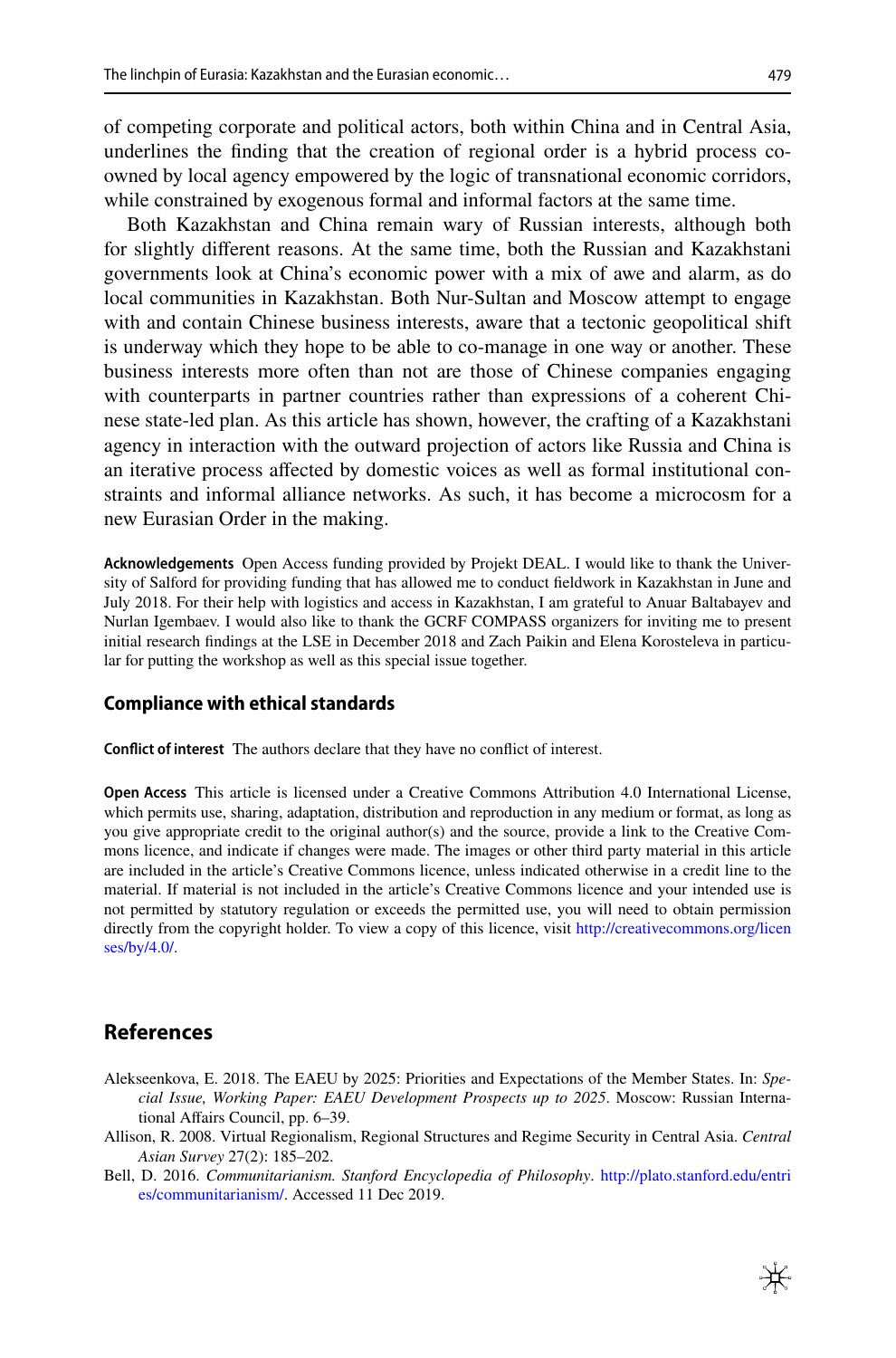- <span id="page-18-0"></span>Blanchard, J.F., and C. Flint. 2017. The Geopolitics of China's Maritime Silk Road Initiative. *Geopolitics* 22 (2): 223–245.
- <span id="page-18-5"></span>Brown, C. 1992. *International Relations Theory: New Normative Approaches*. New York: Harvester-Wheatsheaf.
- <span id="page-18-13"></span>Buranelli, F.C. 2018. One Belt, One Road and Central Asia: Challenges and Opportunities. In *The Belt and Road Initiative in the Global Arena. Chinese and European Perspectives*, ed. Y. Cheng, L. Song and L. Huang, 207–230. Singapore: Palgrave Macmillan.
- <span id="page-18-14"></span>Burkhanov, A., and Y.-W. Chen. 2016. Kazakh Perspective on China, the Chinese, and Chinese Migration. *Ethnic and Racial Studies Review* 39(12): 2129–2148.
- <span id="page-18-1"></span>Callahan, W.A. 2016. China's 'Asian dream': The Belt Road Initiative and the New Regional Order. *Asian Journal of Comparative Politics* 1(3): 226–243.
- <span id="page-18-19"></span>Carneiro, F.G. 2013. What Promises Does the Eurasian Customs Union Hold for the Future? Economic Premise, No. 108, February, *World Bank*. [https://openknowledge.worldbank.org/handle/10986](https://openknowledge.worldbank.org/handle/10986/17034) [/17034](https://openknowledge.worldbank.org/handle/10986/17034). Accessed 14 July 2018.
- <span id="page-18-6"></span>Cooley, A. 2012. *Great Games, Local Rules: The New Great Power Contest in Central Asia*. Oxford: Oxford University Press.
- <span id="page-18-24"></span>Cooley, A., and J. Heathershaw. 2017. *Dictators Without Borders. Power and Money in Central Asia*. New Haven: Yale University Press.
- <span id="page-18-11"></span>Dave, B. 2018. Silk Road Economic Belt: Efects of China's Soft Power Diplomacy in Kazakhstan. In *China's Belt and Road Initiative and its impact in Central Asia*, ed. M. Laruelle, 97–108. Washington, D.C.: The George Washington University.
- <span id="page-18-18"></span>Devyatkov, A. 2018. The EAEU's International Ties up to 2025. In: *Special Issue, Working Paper: EAEU Development Prospects up to 2025*, 82–90. Moscow: Russian International Afairs Council.
- <span id="page-18-23"></span>Diener, A. 2015. Parsing Mobilities in Central Eurasia: Border Management and New Silk Roads. *Eurasian Geography and Economics* 56(4): 376–404.
- <span id="page-18-20"></span>Dodonov, V. 2017. Die Aussichten und Risiken der Eurasischen Wirtschaftsunion. In *Transformation der Wirtschaft Kasachstans*, ed. Konrad Adenauer Stiftung, 113–128. Astana: Konrad Adenauer Stiftung.
- <span id="page-18-8"></span>Donais, T. 2012. *Peacebuilding and Local Ownership: Post-Confict Consensus-Building*. Abingdon: Routledge.
- <span id="page-18-16"></span>Dragneva, R. and K. Wolczuk. 2017. *The Eurasian Economic Union. Deals, Rules and the Exercise of Power*. Chatham House Research Paper.
- <span id="page-18-15"></span>Duarte, P. 2018. China in the Heartland: The Challenges and Opportunities of OBOR for Central Asia. In *China's Belt and Road Initiative and its impact in Central Asia*, ed. M. Laruelle, 11–20. Washington, D.C.: The George Washington University.
- <span id="page-18-2"></span>Fallon, T. 2015. The New Silk Road: Xi Jinping's Grand Strategy for Eurasia. *American Foreign Policy Interests* 37(3): 140–147.
- <span id="page-18-17"></span>Gabuev, A. 2016. Crouching Bear, Hidden Dragon: "One Belt One Road" and Chinese-Russian Jostling for Power in Central Asia. *Journal of Contemporary East Asia Studies* 5(2): 61–78.
- <span id="page-18-12"></span>Garibov, A. 2018. Contemporary Chinese Labor Migration and its Public Perception in Kazakhstan and Kyrgyzstan. In *China's Belt and Road Initiative and its impact in Central Asia*, ed. M. Laruelle, 143–152. Washington, D.C.: The George Washington University.
- <span id="page-18-7"></span>Goorha, P. 2010. *Modernization Theory. Oxford Research Encyclopedia of International Studies*. [https://](https://orcid.org/10.1093/acrefore/9780190846626.013.266) [orcid.org/10.1093/acrefore/9780190846626.013.266.](https://orcid.org/10.1093/acrefore/9780190846626.013.266)
- <span id="page-18-10"></span>Grifths, R. 2017. *Revitalising the Silk Road. China's Belt and Road Initiative*. Leiden: HIPE Publications.
- <span id="page-18-9"></span>Grifths, R. 2019. *The New Silk Road. Challenge and Response*. Leiden: HIPE Publications.
- <span id="page-18-3"></span>Hameiri, S., L. Jones, and J. Heathershaw. 2019. Reframing the Rising Powers Debate: State Transformation and Foreign Policy. *Third World Quarterly* 40(8): 1397–1414.
- <span id="page-18-22"></span>Hanks, R. 2009. Multi-vector Politics and Kazakhstan's Emerging Role as a Geo-Strategic Player in Central Asia. *Journal of Balkan and Near Eastern Studies* 11(3): 257–267.
- <span id="page-18-21"></span>Haqqin. 2014. Vladimir Zhirinovskij: 'Posle Ukrainy my zahvatim Kazahstan' (Vladimir Zhirinovsky: 'After Ukraine, we will take over Kazakhstan'), 29 August,<https://haqqin.az/news/29045>. Accessed 5 Sept 2018.
- <span id="page-18-4"></span>Heathershaw, J., C. Owen, and A. Cooley. 2019. Centred Discourse, Decentred Practice: The Relational Production of Russian and Chinese 'Rising' Power in Central Asia. *Third World Quarterly* 40(8): 1440–1458.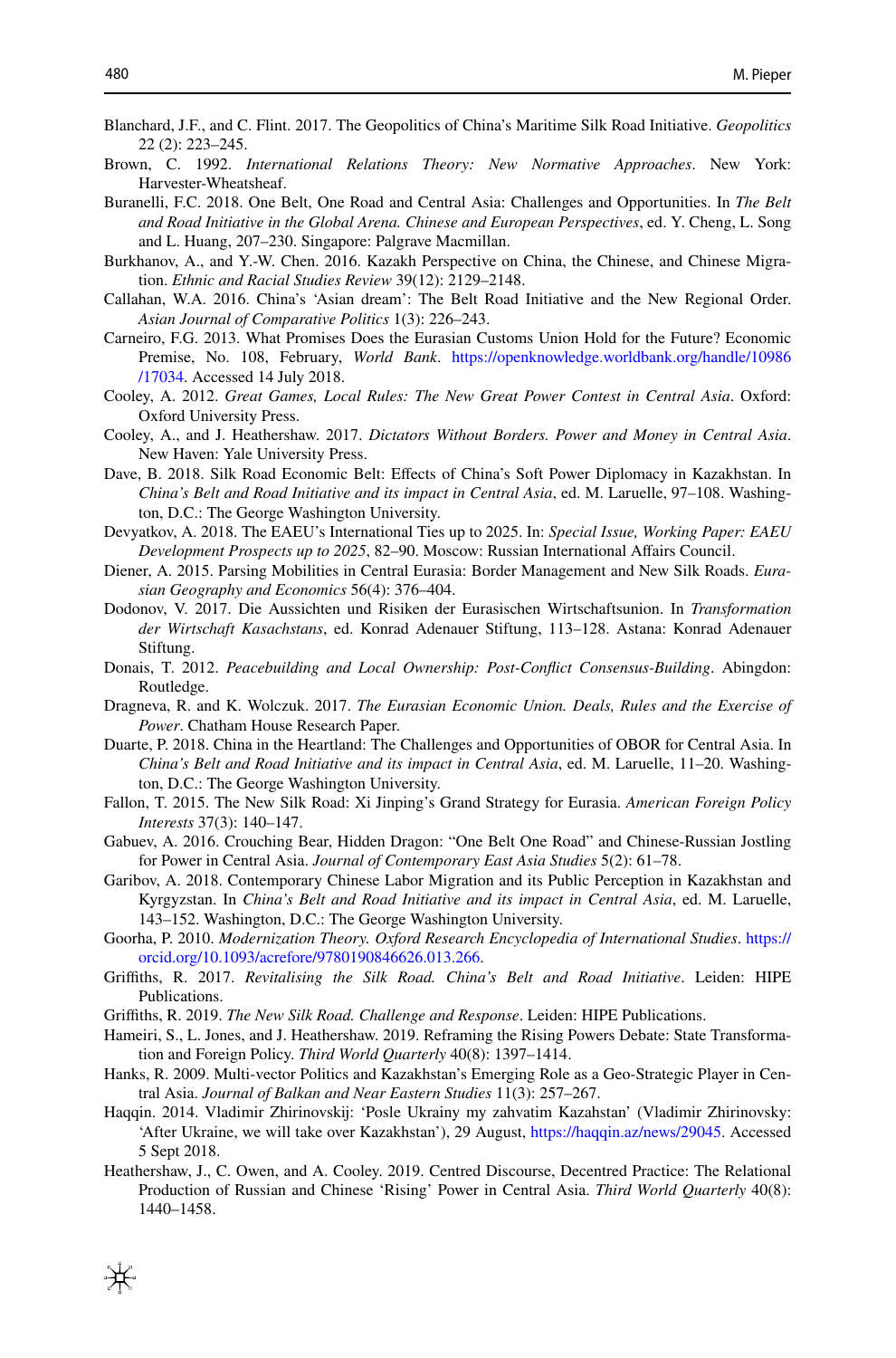- <span id="page-19-6"></span>Holslag, J. 2019. *The Silk Road Trap: How China's Trade Ambitions Challenge Europe*. Cambridge: Polity.
- <span id="page-19-20"></span>Interfax. 2017. Ekonomicheskii poyas 'Shelkovogo puti' mozhet vygodno svyazat' ShOS, EAES i ES— Nazarbayev' (Nazarbayev: 'The Silk Road Economic Belt could beneft from linking the SCO, EAEU, and EU'), 15 May, [https://www.interfax.by/news/world/1224262.](https://www.interfax.by/news/world/1224262)
- <span id="page-19-5"></span>Jaborov, S. 2018. Chinese Loans in Central Asia: Development Assistance or "Predatory Lending"? In *China's Belt and Road Initiative and Its impact in Central Asia*, ed. M. Laruelle, 34–40. Washington, D.C.: The George Washington University.
- <span id="page-19-10"></span>Jochec, M., and J.J. Kyzy. 2018. China's BRI Investments, Risks, and Opportunities in Kazakhstan and Kyrgyzstan. In *China's Belt and Road Initiative and Its impact in Central Asia*, ed. M. Laruelle, 67–76. Washington, D.C.: The George Washington University.
- <span id="page-19-14"></span>Jones, L., and J. Zheng. 2019. Understanding China's 'Belt and Road Initiative': Beyond 'Grand Strategy' to a State Transformation Analysis. *Third World Quarterly* 40(8): 1415–1439.
- <span id="page-19-18"></span>Kaczmarski, M. 2017. Non-western Visions of Regionalism: China's New Silk Road and Russia's Eurasian Economic Union. *International Afairs* 93(6): 1357–1376.
- <span id="page-19-22"></span>Kassenova, N. 2012. *Kazakhstan and Eurasian Economic Integration: Quick Start, Mixed Results and Uncertain Future*. Paris: Ifri, Russie.Nei.Reports Nr. 14.
- <span id="page-19-12"></span>Kassenova, N. 2017. China's Silk Road and Kazakhstan's Bright Path: Linking Dreams of Prosperity. *Asia Policy* 24, July. China's Belt and Road Initiative: Views from along the Silk Road, Roundtable, The National Bureau of Asian Research, pp. 110–116.
- <span id="page-19-2"></span>Kaukenov, A. 2017. Der Strategiefaktor "Ein Gürtel, eine Straße" in der Politik Chinas gegenüber Kasachstan. In *Transformation der Wirtschaft Kasachstans*, ed. Konrad Adenauer Stiftung, 139– 157. Astana: Konrad Adenauer Stiftung.
- <span id="page-19-4"></span>Kirisci, K. and P. Le Corre. 2015. The Great Game that Never Ends: China and Russia Fight Over Kazakhstan. *Brookings Brief*.
- <span id="page-19-26"></span>Klein, M. 2019. Russia's Military Policy in the Post-Soviet Space. Aims, Instruments and Perspectives. *SWP Research Paper.*
- <span id="page-19-16"></span>Koch, N. 2013. Kazakhstan's Changing Geopolitics: The Resource Economy and Popular Attitudes about China's Growing Regional Infuence. *Eurasian Geography and Economics* 54(1): 110–133.
- <span id="page-19-19"></span>Kremlin. 2015. Sovmestnoe zaiavlenie Rossiiskoi Federatsii i Kitaiskoi Narodnoi Respubliki o sotrudnichestve po sopriazheniiu stroitel'stva Evraziiskogo ekonomicheskogo soiuza i Ekonomicheskogo poiasa Shelkovogo puti, (joint declaration of the Russian Federation and the PRC on cooperation for the docking of the SREB and the EAEU), 8 May.<http://kremlin.ru/supplement/4971>.
- <span id="page-19-23"></span>Kudaibergenova, D.T. 2016. The Use and Abuse of Postcolonial Discourses in Post-Independent Kazakhstan. *Europe-Asia Studies* 68(5): 917–935.
- <span id="page-19-1"></span>Lain, S. 2018. The Potential and Pitfalls of Connectivity along the Silk Road Economic Belt. In *China's Belt and Road Initiative and Its impact in Central Asia*, ed. M. Laruelle, 1–10. Washington, D.C.: The George Washington University.
- <span id="page-19-24"></span>Laruelle, M., D. Royce, and S. Beyssembayev. 2019. Untangling the Puzzle of "Russia's Infuence" in Kazakhstan. *Eurasian Geography and Economics* 60(2): 211–243.
- <span id="page-19-13"></span>Lillis, J. 2018. *Dark Shadows. Inside the Secret World of Kazakhstan*. London: I.B.Tauris.
- <span id="page-19-21"></span>Lo, B. 2015. *Russia and the New World Disorder*. Washington: Brookings Institution Press.
- <span id="page-19-9"></span>MacGinty, R. 2010. Hybrid Peace: The Interaction Between Top-Down and Bottom-Up Peace. *Security Dialogue* 41: 391–412.

<span id="page-19-25"></span>Makocki, M. and N. Popescu. 2016. *China and Russia*: *An Eastern Partnership in the Making?* European Union Institute for Security Studies, Chaillot Paper No. 140, December.

- <span id="page-19-3"></span>Miller, T. 2017. *China's Asian Dream*. London: Zed Books.
- <span id="page-19-0"></span>Mostafa, G. 2013. The Concept of 'Eurasia': Kazakhstan's Eurasian Policy and Its Implications. *Journal of Eurasian Studies* 4(2): 160–170.
- <span id="page-19-8"></span>Paris, R. 2010. Saving Liberal Peacebuilding. *Review of International Studies* 36: 337–365.
- <span id="page-19-11"></span>Petersen, A. 2017. *Eurasia's Shifting Geopolitical Tectonic Plates. Global Perspective, Local Theaters*. Lanham, MD: Lexington Books.
- <span id="page-19-15"></span>Peyrouse, S. 2016. Discussing China: Sinophilia and Sinophobia in Central Asia. *Journal of Eurasian Studies* 7(1): 14–23.
- <span id="page-19-7"></span>Peyrouse, S., and G. Raballand. 2015. Central Asia: The New Silk Road Initiative's Questionable Economic Rationality. *Eurasian Geography and Economics* 56(4): 405–420.
- <span id="page-19-17"></span>Pron, E. and E. Szwajnoch. 2019. Kazakh Anti-Chinese Protests and the Issue of Xinjiang Detention Camps. *The Central Asia*-*Caucasus Analyst*, 31 October. [https://www.cacianalyst.org/publications/](https://www.cacianalyst.org/publications/analytical-articles/item/13593-kazakh-anti-chinese-protests-and-the-issue-of-xinjiang-detention-camps.html)